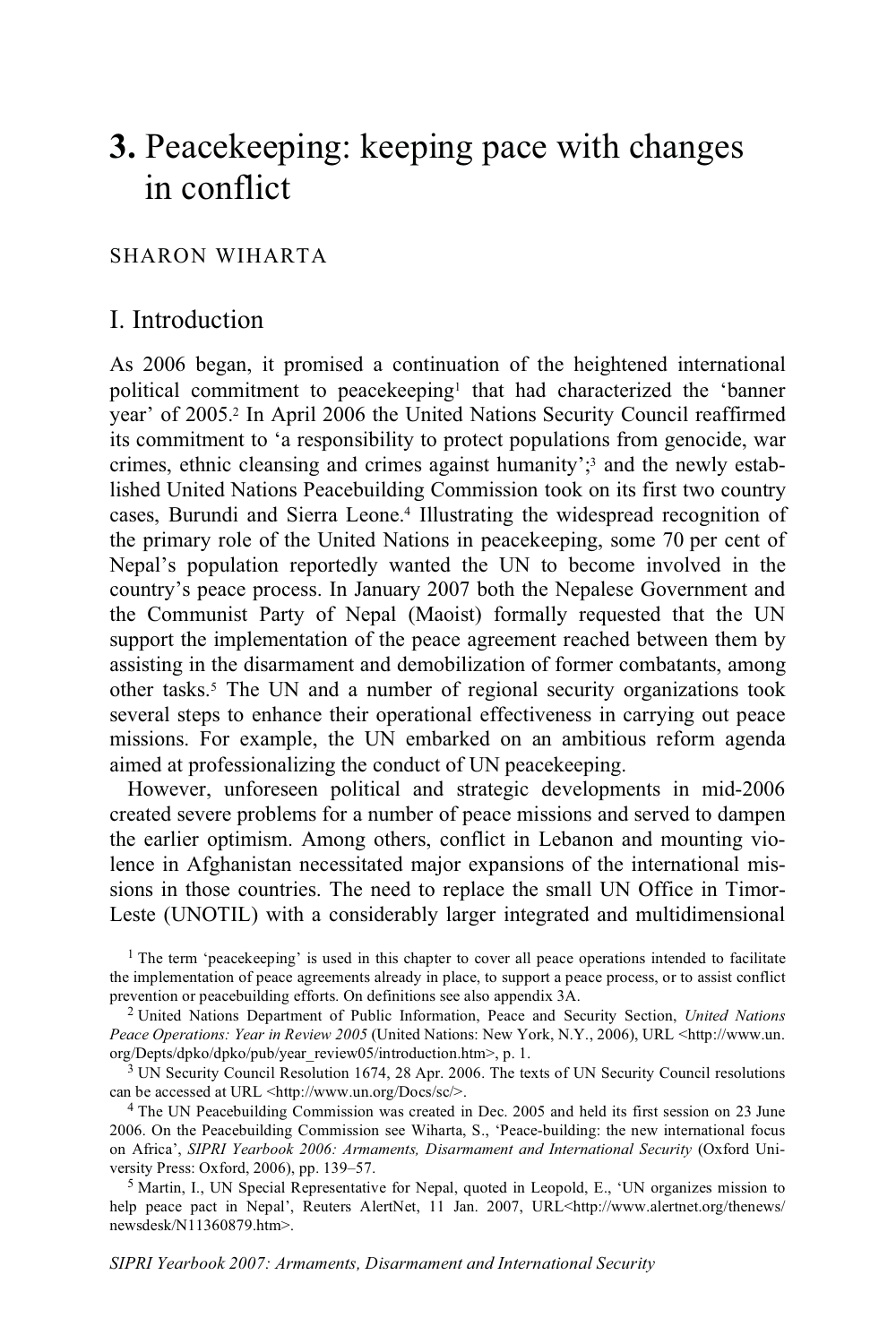mission, the UN Mission in Timor (UNMIT), sparked new debate about the shortcomings of past international peacebuilding efforts. This discussion focused in particular on the growing complexity and increasing number of functional tasks given to peace missions, and the multiplicity of actors involved in conducting them. The apparent failure in Timor-Leste also clearly demonstrated the crucial importance of the emerging principle of local ownership in peacebuilding.<sup>6</sup>

Some long-standing core principles of peacekeeping, such as consent, impartiality, neutrality and the use of force only in self-defence, also came to the fore in policy discussions and severely tested in their practical implementation. After the UN Operation in Burundi (ONUB) successfully oversaw a constitutional referendum and elections in that country, the new government accused the mission of favouring the opposition and requested that it be withdrawn ahead of schedule. Although sporadic violence continued in the country, the UN had little choice but to comply.7 Similar political resistance emerged in Côte d'Ivoire: in September the chief of the Ivorian Army accused the international community of 'sickening partiality' and President Laurent Gbagbo urged UN and French peacekeepers to leave the country, saying that the UN-facilitated peace process had failed and that he intended instead to approach the African Union (AU) for assistance.8 Following the decision by the European Union (EU) to include the Liberation Tigers of Tamil Eelam (LTTE) in its list of international terrorist organizations,<sup>9</sup> the LTTE demanded that EU monitors be expelled from the Norwegian-led Sri Lanka Monitoring Mission (SLMM), arguing that the mission was no longer either impartial or neutral.10

Thus in 2006 the UN and other multilateral security organizations were obliged to address recurring political and operational dilemmas in peace-

<sup>6 &#</sup>x27;Local ownership' here refers to full acceptance of the institutions and processes for upholding the rule of law by the people who will live under it and, in the long term, uphold it. This generally occurs only where the local stakeholders (government and population) have been centrally involved in defining those institutions and processes.

<sup>&</sup>lt;sup>7</sup> ONUB was succeeded by a smaller political mission in 2007. Gowan, R., 'The UN and peacekeeping: taking the strain?', *Signal*, autumn 2006, pp. 44–51.<br><sup>8</sup> Integrated Regional Information Networks (IRIN), 'Gbagbo snubs UN, New York meeting', 15 Sep.

<sup>2006,</sup> URL <http://www.irinnews.org/Report.aspx?ReportId=61094>; and IRIN, 'President says peacekeepers can leave', 20 Sep. 2006, URL <http://www.irinnews.org/Report.aspx?ReportId=61136>. The United Nations Operation in Côte d'Ivoire (UNOCI) and French peacekeeping forces (in Operation Licorne) remained in the country.

<sup>&</sup>lt;sup>9</sup> The EU list of international terrorist organizations and persons linked to terrorist activities was established by Council Common Position of 27 December 2001 on the application of specific measures to combat terrorism, 2001/931/CFSP, *Official Journal of the European Communities*, L344 (28 Dec. 2001), pp. 93–96, and has been updated several times since then. The LTTE was added to the list by Council Common Position 2006/380/CFSP of 29 May 2006, *Official Journal of the European Union*, L144 (30 May 2006), pp. 25–29.<br><sup>10</sup> In Jan. 2006 Norway announced that it would no longer align itself with the EU terrorist list

because to continue to do so 'could cause difficulties for Norway in its role as neutral facilitator in certain peace processes'. Norwegian Ministry of Foreign Affairs, 'Norway's cooperation with the EU on the fight against terrorism', Press release no. 02/06, 4 Jan. 2006, URL <http://www.regjeringen.no/en/ dep/ud/Press-Contacts/News/2006.html?id=419923>.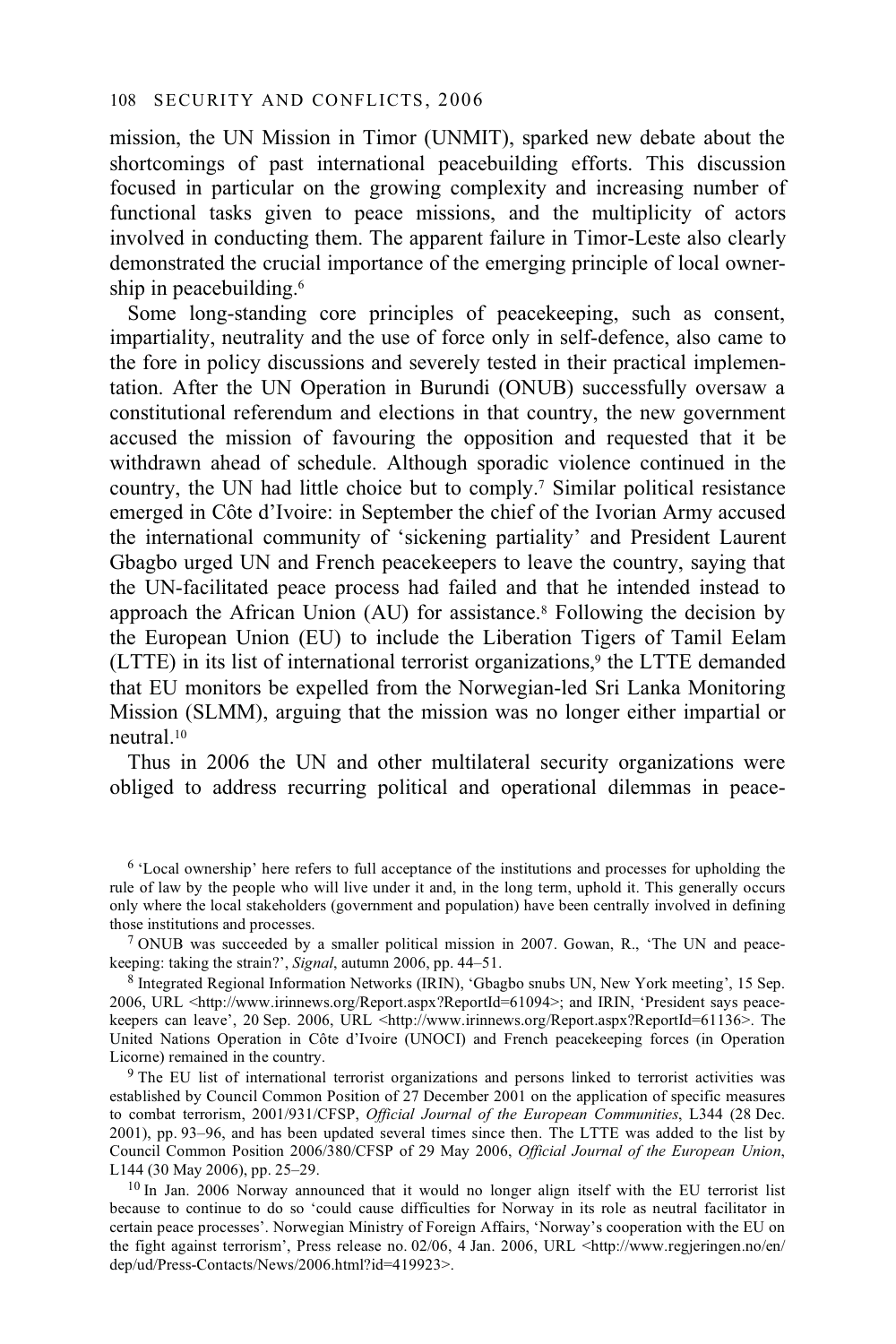keeping and to re-evaluate the role of peacekeeping in the resolution of contemporary conflicts.

Section II of this chapter discusses recent efforts to enhance the efficacy and efficiency of peacekeeping. It also examines current paradigms of peacekeeping and questions whether they are still appropriate to address contemporary challenges. Section III illustrates some of the issues with developments during the year related to peacekeeping operations in four important theatres: Lebanon, Afghanistan, Timor-Leste and the Darfur region of Sudan. Section IV offers conclusions. Appendix 3A presents extensive data on the multilateral peace missions that were active for all or part of 2006.

# II. Rethinking peacekeeping

Both the number and the scale of international peace operations reached unprecedented levels in 2006: over 148 000 military personnel and approximately 19 000 civilian police and civilian staff from 114 countries were deployed in 60 multilateral peace operations.11 The continued surge in demand for deployable personnel and the difficulties experienced by states and by multilateral security organizations and alliances in meeting this demand warrant a close re-examination of the concept of peacekeeping—what it is, what it should aim to achieve and how it can best achieve those aims.

Peacekeeping has proved its effectiveness—and even necessity—in assisting conflict-ridden countries to establish lasting peace by creating an environment in which respect for human rights can be restored and democratization and sustainable development can take place. While there has been a dramatic rise in the number and intensity of intra-state conflicts since the early 1990s—these are now the dominant type of conflict and no interstate major armed conflict has been active in the past three years—the total number of conflicts around the world has declined dramatically in the same period. The *Human Security Report 2005* showed a strong correlation between this decline and the increase in international engagement, especially in the deployment of peace operations.12

The shift from inter- to intra-state conflict has been reflected in peacekeeping efforts. Prior to 1989, only two large-scale UN peace missions were deployed in the wake of an intra-state armed conflicts—in the Democratic Republic of the Congo and in Cyprus.13 Since that time, only one major UN mission—the UN Mission in Ethiopia and Eritrea (UNMEE)—has been established in response to an interstate armed conflict.

<sup>&</sup>lt;sup>11</sup> Figures are as of 31 Dec. 2006. As a statistical outlier, the 155 000 troops of the Multinational Force in Iraq are not included in the 2006 totals. The operation is, however, included in the total number of operations and listed in appendix 3A. On SIPRI's sources and methods see appendix 3A.

<sup>&</sup>lt;sup>12</sup> Human Security Centre, University of British Columbia, *Human Security Report 2005: War and Peace in the 21st Century (Oxford University Press: New York, N.Y., 2005), URL <http://www.humansecurityreport.info/>, p. 17.* 

<sup>&</sup>lt;sup>13</sup> These were the UN Operation in the Congo (ONUC, 1960–64) and the UN Peacekeeping Force in Cyprus (UNFICYP, 1964–present).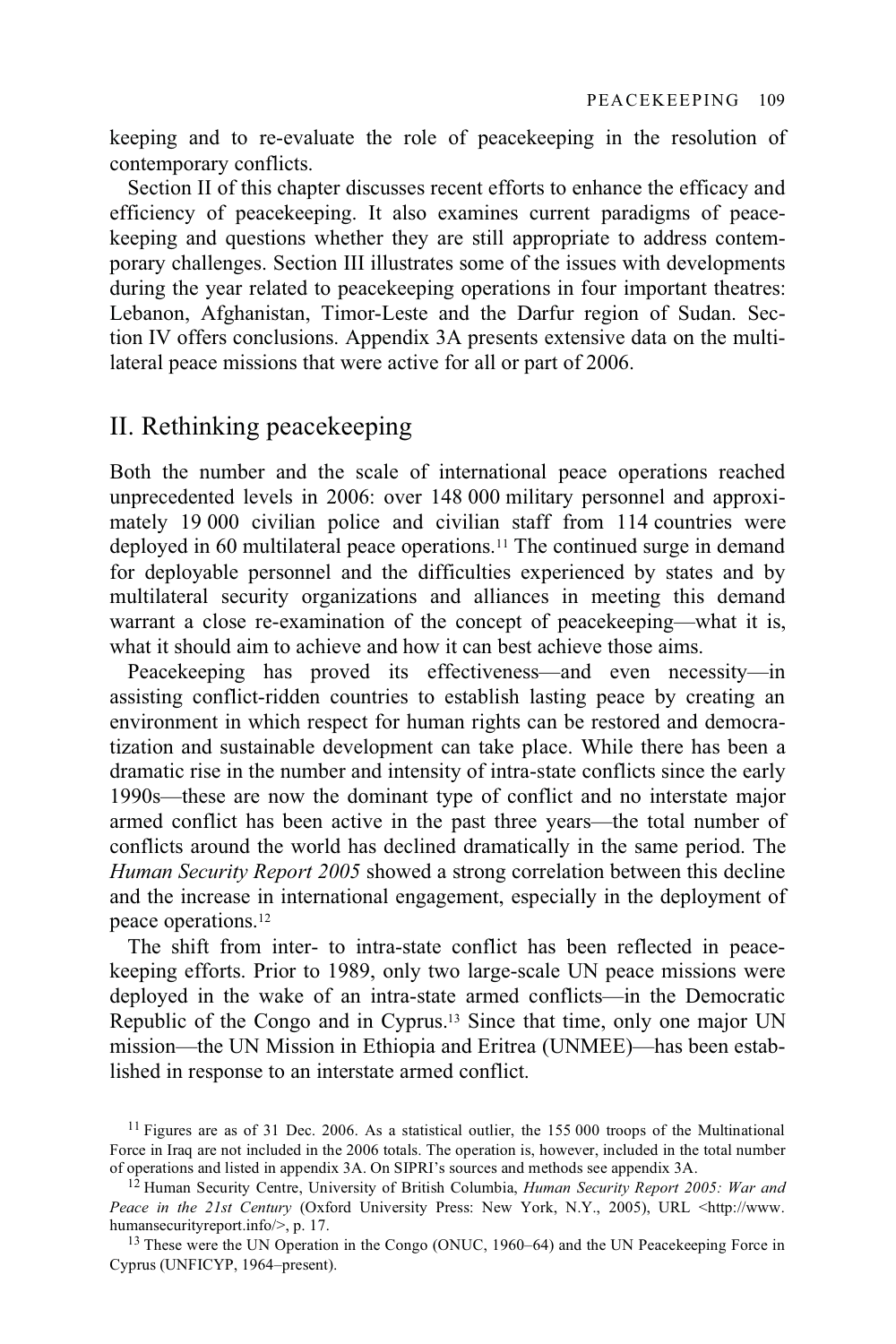## **A new phase in peacekeeping**

The end of the cold war and the emergence of what have been called 'new wars'––predominantly intra-state conflicts characterized by, among other things, asymmetry between combatants, the avoidance of conventional battle, the deliberate targeting of civilians, the crucial role of economic motives and a fluidity of actors (global and local, state and non-state)—ushered in a new phase in the evolution of peacekeeping.14 The frequency with which peacekeeping missions are now deployed in weak or failed states where the 'lingering forces of war and violence'15 are still present after years of protracted civil conflict has led to significant developments in the conceptualization of peacekeeping, the articulation of mission mandates and the way in which those mandates are carried out.

Peace operations were traditionally mandated simply to monitor ceasefires, interpose between conflict parties and maintain buffer zones, and were bound by the principles of neutrality, impartiality, intervention only with the consent of the conflict parties and use of force only in self-defence. While peacekeepers are still fulfilling such a traditional mandate in theatres such as Cyprus, the Golan Heights and Kashmir, the early 1990s saw the launch of a second generation of UN operations in Angola, Cambodia and El Salvador. The range of tasks given to these new, multidimensional operations included, among many others, the disarmament, demobilization and reintegration (DDR) of combatants; justice and security sector reform; support for the extension of state authority and control; electoral assistance; and support to the protection of human rights. Many of these tasks are now common elements in the mandates of multidimensional peace operations.

While the established principles of peacekeeping have withstood the test of time, they have undergone considerable reinterpretation in the light of the new mandated tasks. For example, the recent trend towards more robust peacekeeping shows that positions on the use of force are evolving. At its meeting in February 2006, the UN Special Committee on Peacekeeping Operations endorsed the use of force in 'defence of the mandate' as well as in selfdefence, and identified a need for 'an appropriately strong military and civilian police presence . . . in order to deter spoilers and establish the credibility of the United Nations'.16 Similarly, the 2005 World Summit outcome document states that peacekeeping operations should have 'adequate capacity to counter

<sup>14</sup> Kaldor, M., *New and Old Wars: Organized Violence in a Global Era*, 2nd edn (Polity Press: Cambridge, 2006). See also appendix 2C in this volume.

<sup>&</sup>lt;sup>15</sup> United Nations, Report of the Panel on United Nations Peace Operations, UN document A/55/305, 21 Aug. 2000.

<sup>&</sup>lt;sup>16</sup> United Nations, Report of the Special Committee on Peacekeeping Operation and its Working Group at the 2004 Substantive Session, UN General Assembly document A/58/19, 26 Apr. 2004, URL <http://www.un.org/Depts/dpko/dpko/ctte/CTTEE.htm>; and United Nations, Report of the Special Committee on Peacekeeping and its Working Group: 2005 substantive session (New York, 31 January– 25 February 2005), 2005 resumed session (New York, 4–8 April 2005), UN document A/59/19/Rev.1, undated, URL <http://www.un.org/Depts/dpko/dpko/ctte/5919rev.pdf>, paras 30 and 46.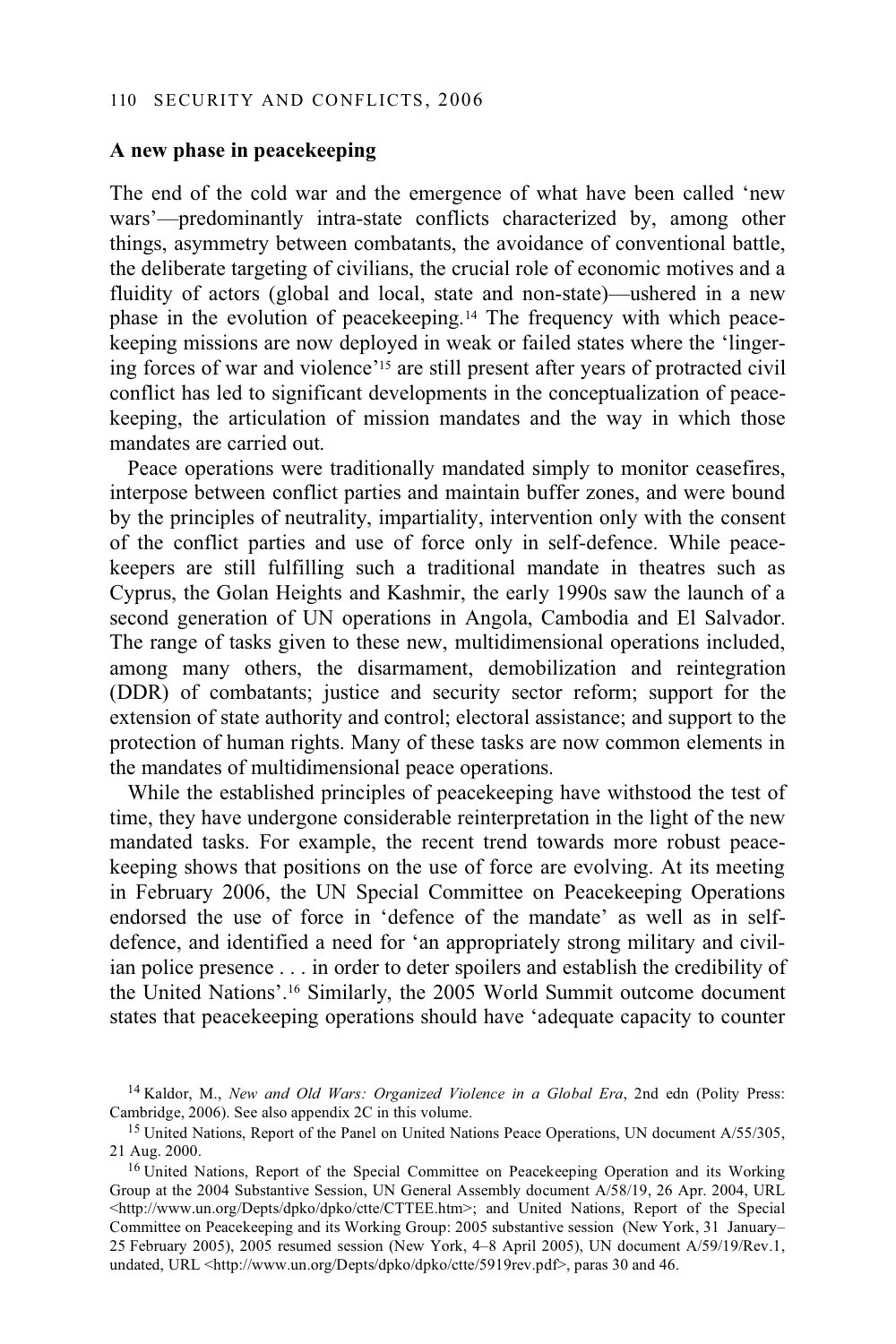hostilities and fulfil effectively their mandates'.17 The shift away from limiting the use of force to self-defence is more pronounced in current national peacekeeping doctrines, such as those of the United Kingdom and the United States, which acknowledge the existence of a grey area between traditional peacekeeping and war fighting, and refer instead to the 'minimum necessary' or 'proportionate' use of force.18

More recent norms and concepts such as 'the responsibility to protect', human security and the rule of law are now ubiquitous in peace mission mandates.19 This demonstrates, on the one hand, a palpable shift in the conception of sovereignty and, on the other, changes in the nature of conflicts themselves and in how the international community understands and seeks to resolve them.20

A debate of growing importance is whether the role of peacekeeping is merely to prevent the resumption of conflict by making it more difficult for spoilers to disrupt the peace or if it is also, and above all, to help rebuild states after conflict––what some observers have described as imposing a 'liberal peace'.21 This entails a broader discussion of the political and moral implications of peace operations. It has also been argued that current peace operations often respond more to the concerns of the interveners to prevent insecurity and instability spilling over from failed states than to the needs of the country in conflict.22 Afghanistan and Iraq provide the most extreme examples of a new dilemma in peace operations: how to balance the original interveners' counterterrorist aims with that of rebuilding the host state,<sup>23</sup> especially when elements of violence pitting local forces against the interveners continue. The initial post-invasion prioritization of counterterrorism by the US-led Multinational Force in Iraq (MNF-I) has clearly undermined rebuilding efforts in the

<sup>17</sup> United Nations, '2005 World Summit outcome', UN General Assembly document A/RES/60/1, 24 Oct. 2005. URL <http://www.un.org/summit2005/documents.html>. para. 92.

 $^{19}$  E.g. the mandates of the United Nations Stabilization Mission in Haiti (MINUSTAH) and the United Nations Mission in Liberia (UNMIL). See appendix 3A.

<sup>20</sup> See Seybolt, T., SIPRI, *Humanitarian Military Intervention: The Conditions for Success and Failure* (Oxford University Press: Oxford, 2007); Holt, V. K. and Berkman, T. C., *The Impossible Mandate? Military Preparedness: The Responsibility to Protect and Modern Peace Operations* (Henry L. Stimson Center: Washington, DC, Sep. 2006); and Blocq, D. S., 'The fog of UN peacekeeping: ethical issues regarding the use of force to protect civilians in UN operations', *Journal of Military Ethics*, vol. 5, no. 3 (Nov 2006), pp. 201–13.

21 Chandler, D., 'The responsibility to protect: imposing the liberal peace?', *International Peacekeeping*, vol. 11, no. 1 (spring 2004), pp. 59–81; and Doyle, M. W. and Sambanis, N., *Making War and* 

<sup>22</sup> Tardy, T., 'Peace operations: reflections of, responses to, and victims of, globalization', Geneva Centre for Security Policy (GCSP) Policy Brief no. 4, 22 June 2006, URL <http://www.gcsp.ch/e/ publications/Globalisation/Publications/>; and Bellamy, A., 'The "next stage" in peace operations theory?', *International Peacekeeping*, vol. 11, no. 1 (spring 2004), pp. 17–38.<br><sup>23</sup> Edelstein, D. M., 'Foreign military forces and state-building: the dilemmas of providing security in

post-conflict environments', Draft working paper for the Research Partnership on Postwar State-Building, University of Ottawa, Ottawa, 2006, URL <http://www.state-building.org/resources/Edelstein\_ RPPS\_October2006.pdf>.

<sup>&</sup>lt;sup>18</sup> Workshop on the Fundamental Principles of UN Peacekeeping, Saltsjöbaden, Sweden, 26–28 Sep. 2006; and Findlay, T., SIPRI, *The Use of Force in UN Peace Operations* (Oxford University Press: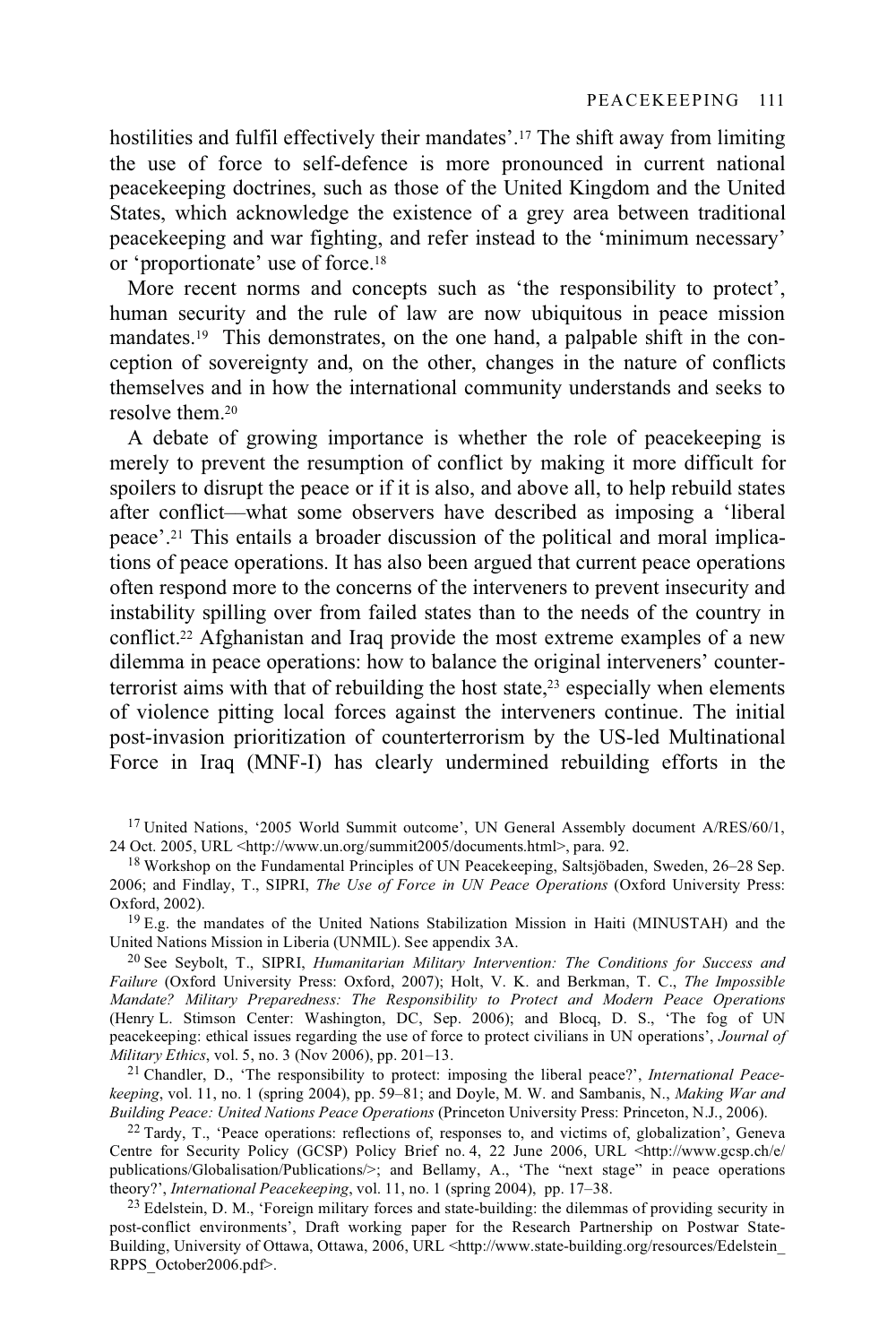country. The situation in Iraq also clearly attests to the fact that, while a military force may be necessary to stabilize a country, a political resolution is still essential for sustainable peacebuilding. Finally, the role and status of the Multinational Force—which is legally sanctioned by the UN—have increasingly been called into question, particularly the way in which they have arguably blurred the line between peacekeeping and war fighting.

In recent years there has also been recognition that international peacekeeping and peacebuilding efforts that neglect the principle of local ownership are neither viable nor sustainable.24 Meaningful consultation local stakeholders and their full participation in establishing objectives and priorities and assessing progress are needed if substantial political and popular support is to take root, as was clearly illustrated by the crisis in Timor-Leste in 2006 (see below).

#### **Evolving attitudes and practices**

The growth in the scale, scope and complexity of contemporary peacekeeping operations over the past decade suggests that the future of peacekeeping as a mechanism to assist countries in the transition from conflict to peace is assured. However, there is a growing recognition that understanding the conditions under which peacekeeping works best and the types of situation in which peacekeepers should or should not be deployed is crucial in order to avoid a repetition of the failures that occurred in the mid-1990s and to increase the efficacy and efficiency of peacekeeping.25

The establishment of ambitious mandates may be seen as evidence of growing international political commitment to peacekeeping, but this has created new operational dilemmas. These mandates often require technical and other capacity that is untested or not readily available.26 The landmark 2000 *Report of the Panel on United Nations Peace Operations* (the Brahimi Report) proposed groundbreaking reform initiatives to improve the way in which peacekeeping operations are carried out.27 Since then, much of the discourse about peacekeeping, as well as practical efforts to improve it, have focused on addressing the operational challenges of peacekeeping operations.28 Both the UN and regional organizations and alliances such as the AU, the EU and the North Atlantic Treaty Organization (NATO) have taken steps to enhance their peacekeeping capacities. These steps have included undertaking substantial

<sup>24</sup> See e.g. Pouligny, B., *Peace Operations Seen from Below: UN Missions and Local People* (Hurst & Company: London, 2006); and Tschirgi, N., *Post-conflict Peacebuilding Revisited: Achievements, Limitations, Challenges* (International Peace Academy: New York, N.Y., 2004).<br><sup>25</sup> Such failures occurred in e.g. Bosnia and Herzegovina, Rwanda and Somalia. See Findlay

<sup>(</sup>note 18); and Seybolt (note 20).

<sup>26</sup> Center on International Cooperation, *Annual Review of Global Peace Operations 2007* (Lynne Rienner: Boulder, Colo., 2007). 27 United Nations (note 15).

<sup>28</sup> See Durch, W. J. and Berkmanm T. C., *Who Should Keep the Peace? Providing Security for Twenty-First-Century Peace Operations* (Henry L. Stimson Center: Washington, DC, Sep. 2006).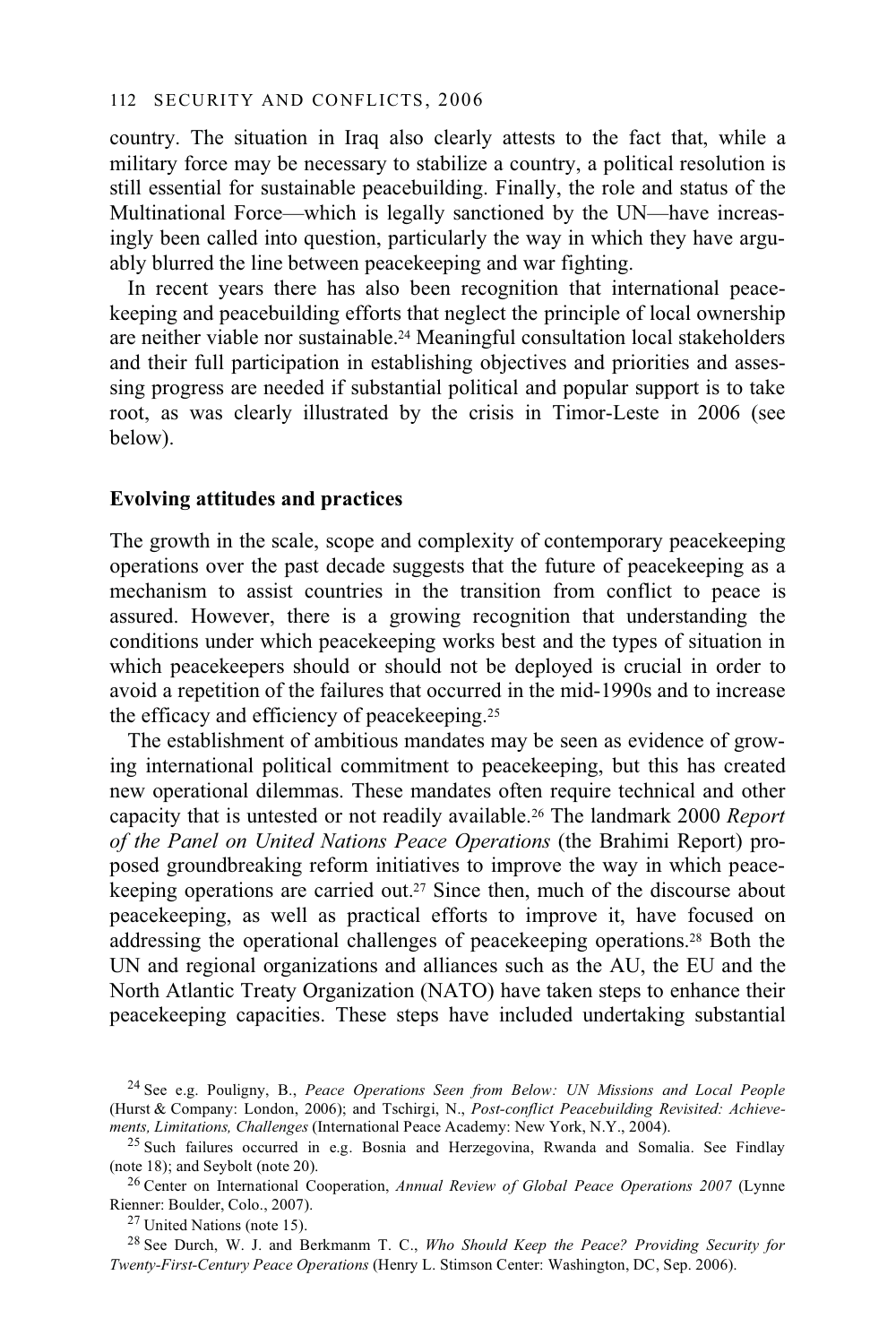organizational reforms, developing rapidly deployable forces, and building up expertise in areas such as civilian policing and the rule of law.

Although the UN and other organizations have made remarkable progress in building their capacities to conduct peace missions, merely possessing these capacities does not automatically mean that operations will be established when they are needed or guarantee that countries will participate in such operations. The moral imperative of peacekeeping may be universally accepted at the conceptual level, but a country's decision to participate is more likely to be based on self-interest. Ultimately, decisions about whether to set up or participate in a peace operation must take into account political dimensions and intra-regional divisions (if any) and are increasingly framed within the new 'risk' paradigm.29 In the past, countries have attempted to mitigate risk by only sending their forces to UN-led peace operations. However, as UN operations have taken on more responsibilities, states have started to seek more control over the operations to which they contribute, for example by imposing strict conditions on the deployment of their forces or deploying their forces to non-UN missions in which they have greater influence.

The risk paradigm also entails the possibility of flawed risk assessments, which can have serious repercussions—as illustrated by the case of Afghanistan. Common security concerns may have brought NATO members together for the International Security Assistance Force (ISAF) mission, but the prospect of possible failure has caused divisions in the alliance.<sup>30</sup> Other factors influencing a country's participation in peacekeeping operations include the pressure placed on it by other members of the international community to conform to an agreed set of norms.31 For example, Indonesia's offer to deploy peacekeepers to Lebanon in 2006 (see below) was in large part motivated by the Indonesian Government's desire to improve its image and standing in the international community. Conversely, domestic misgivings have greatly influenced countries' willingness, and in some cases ability, to participate in peace missions—particularly missions that have robust rules of engagement or are perceived as risky, morally unjustified or illegal. As the situation has deteriorated in Iraq since the 2003 invasion, many countries, bowing to domestic public pressure, have pulled out of the MNF-I. Spain is perhaps the highestprofile example. The sitting Popular Party government suffered electoral defeat in 2004 in what was widely interpreted as a reaction against its decision to commit soldiers to the MNF-I in the face of popular opposition.32 Many

<sup>&</sup>lt;sup>29</sup> See the Introduction in this volume for a discussion of 'risk' and 'threat' paradigms; and Chandler, D., *Empire in Denial: The Politics of State-Building* (Pluto Press: London, 2006).

<sup>&</sup>lt;sup>30</sup> Coker, C., 'Between Iraq and a hard place: multinational co-operation, Afghanistan and strategic culture', *RUSI Journal*, vol. 151, no. 5 (Oct. 2006).

<sup>&</sup>lt;sup>31</sup> Ladnier, J., 'National attitudes and motivations', eds D. Daniel, S. Wiharta, P. Taft and J. Ladnier, *Prospects for Peace Operations: Regional and National Dimensions* (Georgetown University Press:

 $32$  Also thought to have contributed significantly to the government's defeat in the 14 Mar. election were the bombings on trains in Madrid three days earlier and the government's initial decision to blame Basque separatists for the attack, which was ostensibly claimed by al-Qaeda as retaliation for Spain's involvement in Iraq. Ladnier (note 31).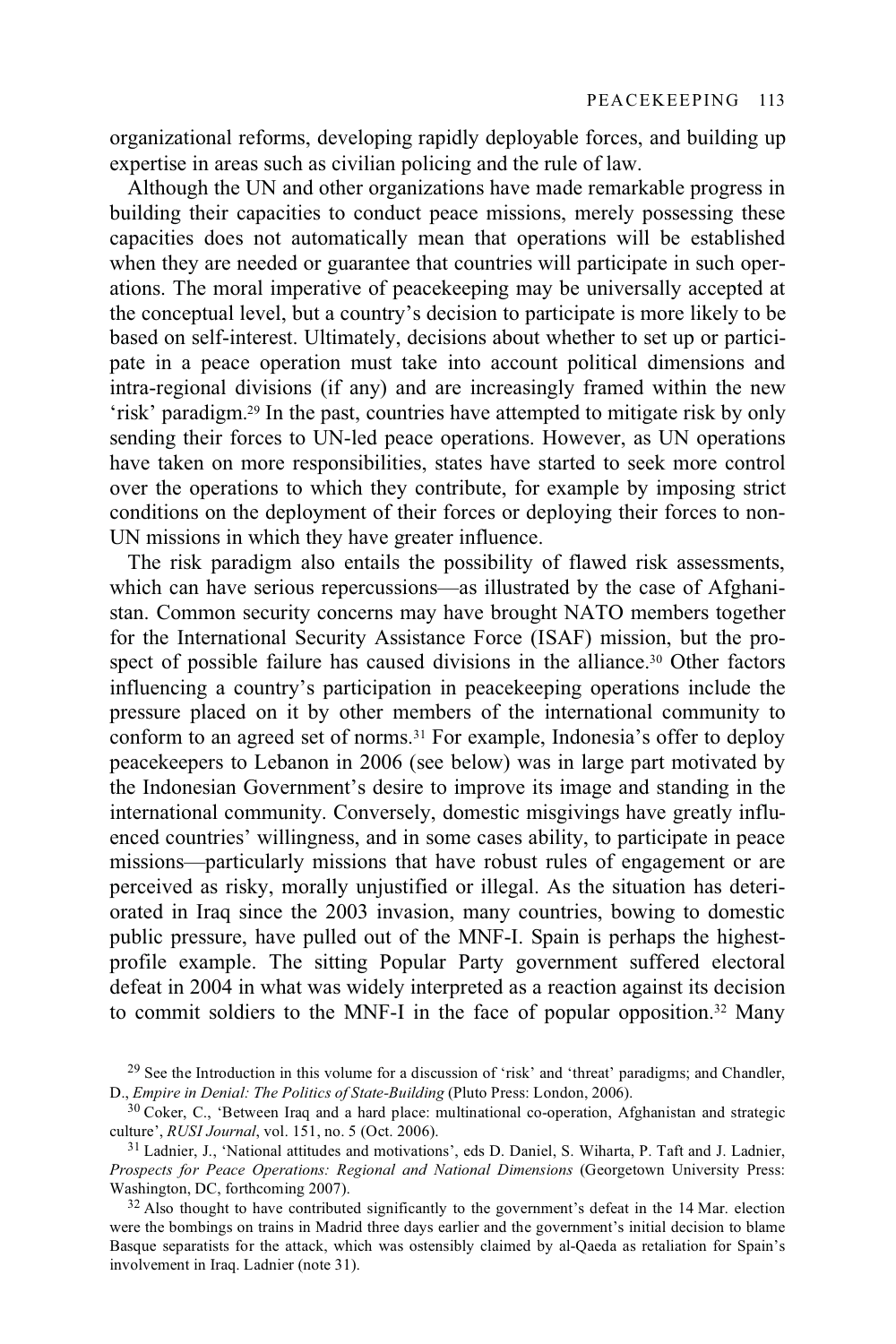countries have responded to domestic pressure by placing caveats on deployment of their forces in Afghanistan. These national caveats, even when they are imposed for legal and moral reasons, suggest the potential start of a worrying trend whereby the demands of participating countries may hinder the effective conduct of peace operations.

Recognizing that even the best set-up mission can be undermined by an unclear, inappropriate or unrealistic mandate, countries contributing to peace missions are increasingly calling for clear principles and guidelines, particularly when they are themselves subject to greater scrutiny and demands for accountability. In an effort to enhance both the efficacy and the efficiency of UN peacekeeping, the UN Department of Peacekeeping Operations (DPKO) embarked in 2006 on a major reform initiative, Peace Operations 2010.33 One of the key objectives of Peace Operations 2010 is the development of a highlevel doctrine document that states clearly the fundamental principles that apply, the major lessons learned and the factors that enable success in modern peace missions, along with the core functions of UN peace operations.

The missions surveyed in the next section illustrate how the principles and current practice of peacekeeping were tested by the conflicts in 2006.

# III. Peace missions in practice in 2006

## **Lebanon: new tasks for UNIFIL**

The new outbreak of hostilities between Israel and Lebanon's Hezbollah militia in July 2006 was largely unanticipated. The fighting was the most intense in the region in recent years: in the course of 34 days an estimated 1191 Lebanese and 162 Israelis were killed, 900 000 Lebanese civilians were displaced, and damage was inflicted on Lebanon's infrastructure that has been valued at an estimated \$7–10 billion.34

In multiple and protracted negotiations on a resolution to the crisis, it was agreed that a sizeable multinational force would be needed to buttress a ceasefire. However, no agreement could be reached on what shape this force would take. On 26 July 2006 the Lebanese Government put forward a seven-point plan for resolving the conflict.35 Elements of this plan were subsequently incorporated into UN Security Council Resolution 1701, which was adopted in

<sup>34</sup> Lebanese Presidency of the Council of Ministers, Higher Relief Council, 'Lebanon under siege' website, URL <http://www.mfa.gov.il/MFA/Terrorism-+Obstacle+to+Peace/Terrorism+from+Lebanon-+Hizbullah/Israel-Hizbullah+conflict-+Victims+of+rocket+attacks+and+IDF+casualties+July-Aug+ 2006.htm>. On this conflict see chapter 2 in this volume; and International Crisis Group (ICG), *Israel/Palestine/Lebanon: Climbing Out of the Abyss*, Middle East Report no. 57 (ICG: Brussels, 25 July 2006), URL <http://www.crisisgroup.org/library/documents/asia/timor/120 resolving timor lestes crisis.pdf>.

35 'Full text: Lebanon's seven-point proposal', BBC News, 8 Aug 2006, URL<http://news.bbc.co.uk/ 2/5256936.stm>.

<sup>&</sup>lt;sup>33</sup> For the latest draft of the main policy document see UN Department of Peacekeeping Operations, 'Capstone doctrine for United Nations peacekeeping operations: draft 2', 7 Sep. 2006, URL <http://www.challengesproject.net/roach/UN\_Doctrine.do?pageId=96>.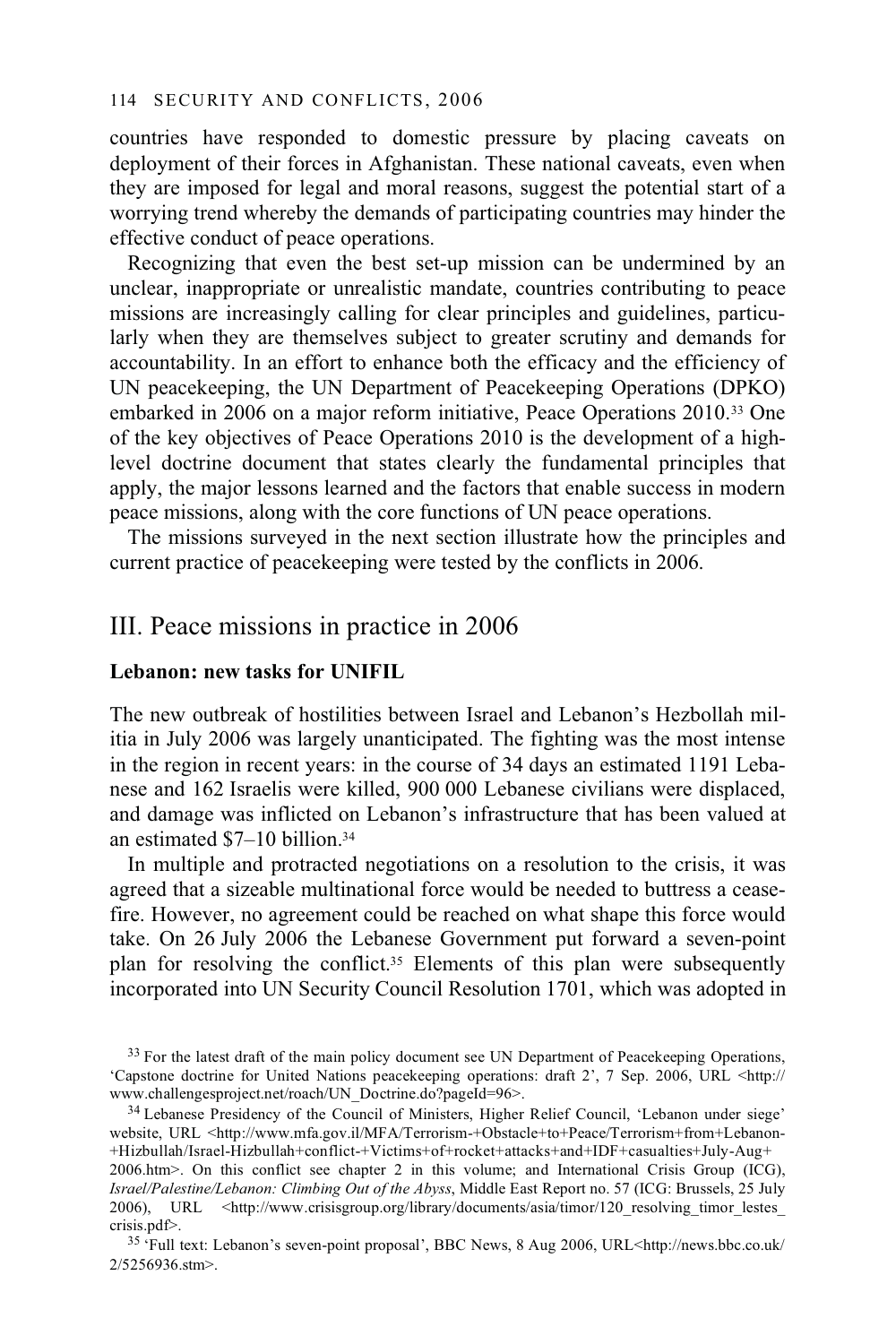August.36 Resolution 1701 called for an immediate end to hostilities and the gradual withdrawal of Israeli forces from Lebanese territory. It authorized an increase in the mission strength of the UN Interim Force in Lebanon (UNIFIL, established in 1978) to 15 000 troops—nearly eight times its previous authorized mission strength. The reinforced UNIFIL was given a more proactive role, supporting the Lebanese Government's assertion of state control in southern Lebanon by ensuring that a 20 kilometre-wide buffer zone between the Litani River and the Blue Line (the UN-demarcated border between Israel and Lebanon) remain free of foreign armed personnel, assets and arms; assisting the government in securing its borders; and assisting in the implementation of the 1989 Taif Agreement, which calls for the disarmament of militias.37 While UNIFIL was given robust rules of engagement, Resolution 1701 did not grant it powers under Chapter VII of the UN Charter and limited its use of force to 'areas of deployment of [UNIFIL] forces and as it deems within its capabilities'.<sup>38</sup> Israel had demanded that UNIFIL peacekeepers be gradually deployed alongside Lebanese forces in the buffer zone, to ensure that Hezbollah forces would not reoccupy territory there, as a precondition for withdrawing its 30 000 troops. It was hoped that the enlargement of UNIFIL and the presence of the Lebanese Army in the south of the country for the first time in decades would serve as strong confidence-building measures for the conflict parties, create space for political talks on a permanent and lasting ceasefire and, most importantly, improve security in the settlements that were affected<sup>39</sup>

The UN and the Lebanese and Israeli governments agreed that the Israeli withdrawal should be completed by 1 October, and the corresponding staggered deployment of UN and Lebanese forces should be completed by 4 November.<sup>40</sup> However, when the ceasefire came into effect on 14 August,<sup>41</sup> it was still not clear when the expanded UNIFIL force would be ready for deployment nor was there agreement about which countries would contribute to the mission. Countries that were approached to contribute forces hesitated to make firm commitments until the mandate and the rules of engagement had been clarified. Also, something of a competition developed between different

authorizes the Security Council to use enforcement powers, including the use of force, to maintain or restore international peace and security in situations where the Security Council has determined the existence of 'any threat to the peace, breach of the peace or act of aggression'. The text of the Charter of the United Nations is available at URL  $\langle \text{http://www.un.org/aboutun/charter>}{39}$  England, A., 'Challenging times for Lebanon and Unifil', *Financial Times*, 18 Sep. 2006.

<sup>40</sup> United Nations, Report of the Secretary-General on the implementation of Resolution 1701 (2006) (for the period 11 to 17 August 2006), UN document S/2006/670, 18 Aug. 2006, URL <http://daccess-

<sup>41</sup> No formal ceasefire agreement was signed between the conflict parties, but the Lebanese Government and Hezbollah signalled their acceptance of Resolution 1701 on 12 Aug. 2006, and the Israeli Government followed suit on 13 Aug.

<sup>36</sup> UN Security Council Resolution 1701, 11 Aug. 2006.

<sup>&</sup>lt;sup>37</sup> The Taif Agreement, signed by the Lebanese Parliament on 22 Oct. 1989 at Taif, Saudi Arabia, was designed to end the civil war in Lebanon. For the full text of the agreement see URL<http:// www.monde-diplomatique.fr/cahier/proche-orient/region-liban-taef-en>.<br><sup>38</sup> United Nations Security Council Resolution 1701, para. 12. Chapter VII of the UN Charter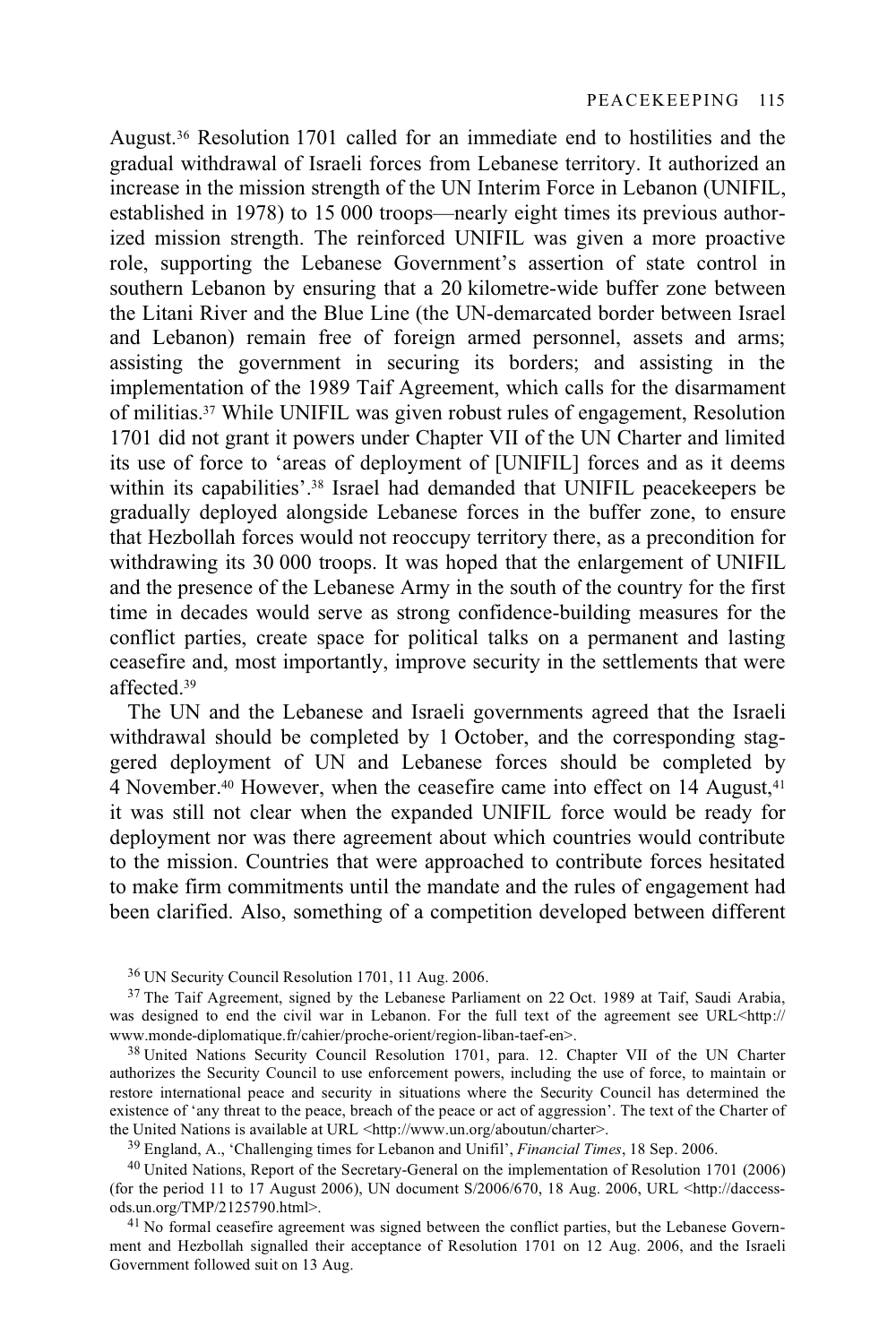UN missions and between the UN and NATO in seeking contributions of personnel. Some troops and police originally earmarked for Afghanistan and Darfur were now diverted to UNIFIL.<sup>42</sup> The short timeline meant that the UN had to use a rolling deployment, including a vanguard of 3500 troops in mechanized battalions. Few countries have the capability to deploy mechanized battalions rapidly, and thus it fell on European countries to assume responsibility for this advance deployment. Given UNIFIL's mandate and France's prominent role in securing Resolution 1701, France and other European countries were also expected to contribute significantly beyond the advance deployment. European countries now account for about half of UNIFIL's troop strength, making it the most sizeable European deployment under UN command since the early 1990s, but the commitments were only given after protracted negotiations. France, the lead nation for UNIFIL before the renewed hostilities, was initially slow to commit a large additional troop contingent to UNIFIL and to confirm that it would continue to lead the mission. Finally, Italy committed 2500–3000 troops and France another 2000. China became the third largest contributor, with 1000 troops.43

The need for rapid deployment also obliged the UN Secretariat to innovate with regard to pre-mission planning—for example, making administrative processes more flexible by waiving the requirement for pre-inspection of troop contingents, and seconding a limited number of personnel without the usual two-month notification of member states. In spite of all of these efforts on the part of the UN, UNIFIL remained below its mandated strength at the end of 2006, with only 11 500 troops.44

Another important innovation related to the expansion of UNIFIL was the creation of a Strategic Military Cell at the UN specifically for strategic military command of the mission, which liaises directly with the UNIFIL Force Commander and reports directly to the UN Under-Secretary-General for Peacekeeping Operations. Strategic command of UN peace missions has previously been given to the DPKO. The new cell is comprised military officers from the troop-contributing countries and one officer from each of the permanent members of the Security Council.45 The creation of the cell was one of the key conditions for European participation in the expanded UNIFIL.

The experience of UNIFIL in 2006 also underscored the fact that the principle of impartiality remains crucial in peacekeeping. Even though other Middle Eastern countries possessed armed forces that met the UN's requirements for participation in the expanded UNIFIL, they were considered to be too closely linked to the conflict to be viable contributors. Similarly, Israel blocked early offers of troops from three Muslim countries, Bangladesh,

<sup>42 &#</sup>x27;The UN and Lebanon: robustly complicated', *The Economist*, 17 Aug. 2006. 43 'China ups Lebanon force to 1,000', BBC News, 18 Sep. 2006, URL <http://news.bbc.co.uk/2/ 5355128.stm>.<br><sup>44</sup> United Nations, Department of Information, Peace and Security Section, 'United Nations peace-

keeping operations', Background note, 31 Dec. 2006, URL <http://www.un.org/Depts/dpko/dpko/ archive/2006/bn1206e.pdf>. 45 Center on International Cooperation (note 26).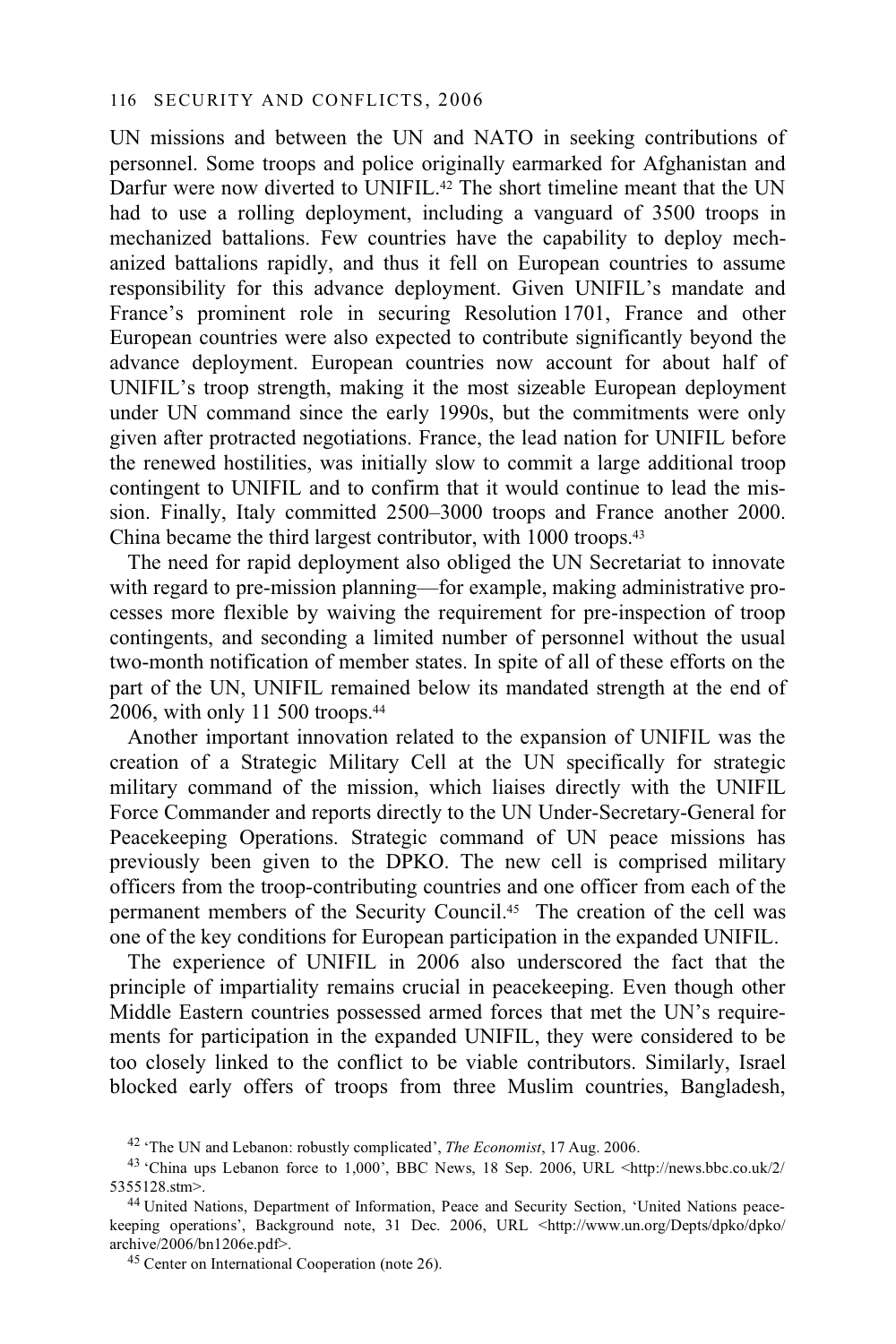Indonesia and Malaysia, none of whose governments formally recognizes Israel.46 While UNIFIL now comprises troops from highly developed armed forces and has its own military command centre, it is vulnerable because of a lack of clarity over how to respond to breaches of Resolution 1701.<sup>47</sup> In its earlier incarnation, UNIFIL had failed to deter Israeli occupation and the actions of Palestinian guerrillas and Hezbollah,<sup>48</sup> and Resolution 1701 is strikingly similar to the Security Council resolutions that established UNIFIL's original mandate: resolutions 425 and 426.49 Some observers have expressed doubts about the conflict parties' commitment to abiding by Resolution 1701, even after UNIFIL reaches its full complement of 15 000 soldiers.

## **Afghanistan: extending the boundaries of peacekeeping?**

The outlook for Afghanistan was bleak at the end of 2006. Early optimism that the Afghanistan Compact would help the country to consolidate the gains made through the 2001 Bonn Agreement was quickly dissipated by a new wave of attacks by Taliban and other insurgent forces in the south of the country.50 In 2006 the NATO-led International Security Assistance Force completed the phased expansion of its remit to all regions of Afghanistan by setting up regional commands—and taking over some of the role of the US-led counterterrorist Operation Enduring Freedom (OEF)—in the southern and eastern regions of the country, where resistance to coalition forces has been strongest. The first two stages of ISAF's expansion, in 2004 and 2005, had taken it into the north and west of the country, respectively, from its original base of operations in the Afghan capital, Kabul.

The core of the ISAF expansion strategy is establishing civil–military provincial reconstruction teams (PRTs) or taking over command of existing nationally led PRTs.51 It was hoped that consolidating the different elements of ISAF under a single chain of command would reduce some of the confusion and

<sup>46</sup> Deen, T., Inter Press Service, 'U.N. force looks more European, less multinational', *Asian Tribune*,

<sup>30</sup> Aug. 2006, URL <http://www.asiantribune.com/index.php?q=node/1775>.<br><sup>47</sup> Barton, R. and Irvine, M., 'A new direction for Lebanon', *Transatlantic Security Notes & Comment*, vol. 1, no. 5 (Sep. 2006), URL <http://www.csi

<sup>&</sup>lt;sup>48</sup> Fattah, H. M. and Hoge, W., 'U.N. force in Lebanon offers harsh realities and lessons', *New York Times*, 17 July 2006.

<sup>&</sup>lt;sup>49</sup> UN Security Council resolutions 425 and 426, 19 Mar. 1978.

<sup>50</sup> The Afghanistan Compact, which was launched on 31 Jan. 2006 at the London Conference on Afghanistan, is a 5-year framework for cooperation between the Afghan Government and the international community. The Agreement on Provisional Arrangements in Afghanistan pending the Reestablishment of Permanent Government Institutions (the Bonn Agreement), contained in United Nations, Letter dated 5 Dec. 2001 from the Secretary-General addressed to the President of the Security Council, UN document S/2001/1154, 5 Dec. 2001, URL <http://www.uno.de/frieden/afghanistan/talks/ agreement. htm>. For more on the conflict in Afghanistan see chapter 2 in this volume.

<sup>&</sup>lt;sup>51</sup> For the background to ISAF and PRTs see Jakobsen, P. V., *PRTs in Afghanistan: Successful but Not Sufficient*, Danish Institute for International Studies (DIIS), Report no. 6 (DIIS: Copenhagen, Feb. 2005), URL <http://www.diis.dk/graphics/Publications/Reports2005/pvj prts afghanistan.pdf>; and Cottey, A., 'Afghanistan and the new dynamics of intervention: counter-terrorism and nation building', *SIPRI Yearbook 2003: Armaments, Disarmament and International Security* (Oxford University Press: Oxford, 2003), pp. 167–94.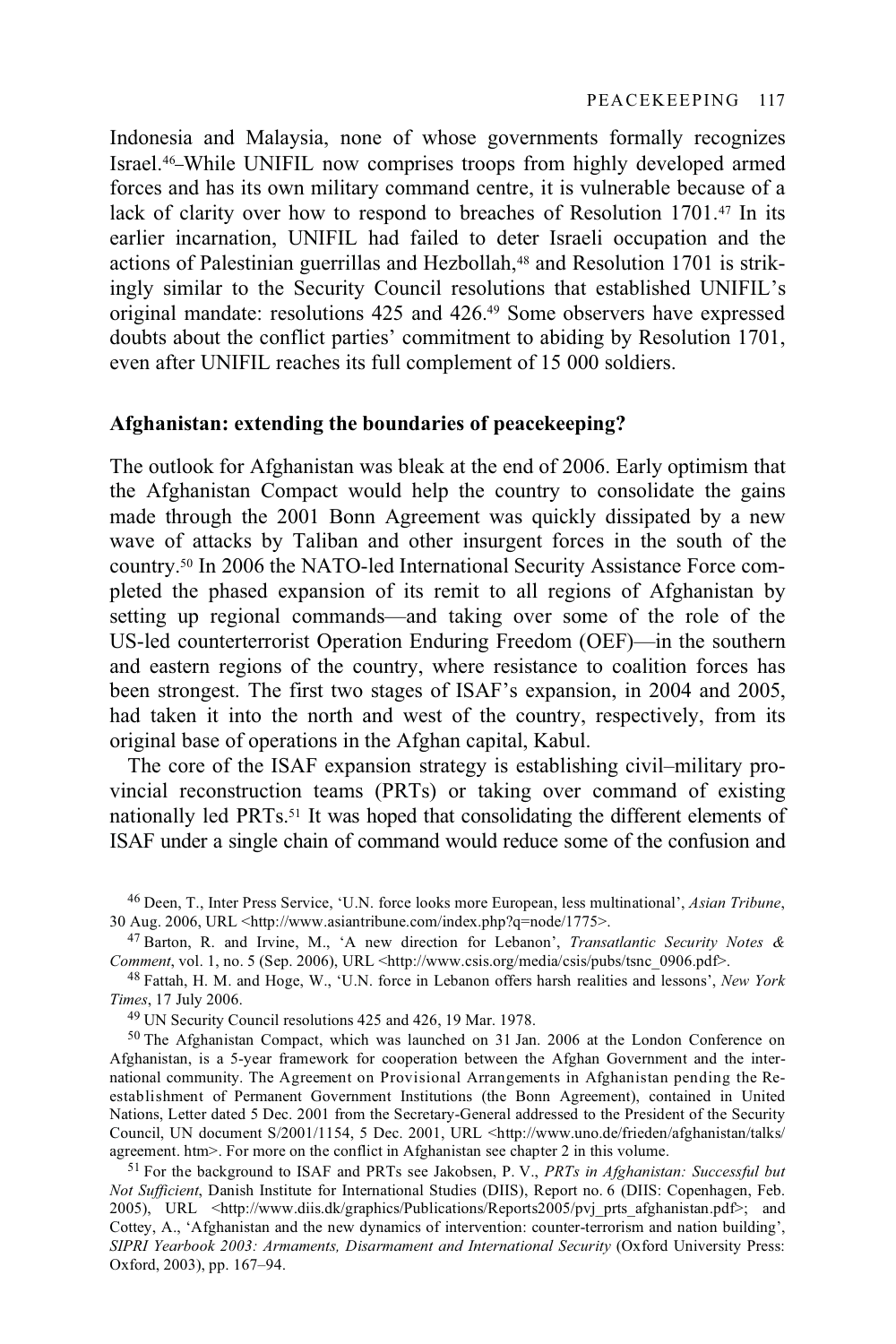incoherence that had resulted when different regions were operating under separate national commands. In stage 3 of the expansion, which ended in July 2006, ISAF took over command of the four PRTs—led by Canada, the Netherlands, the UK and the USA—in the south of the country. In stage 4, completed in October 2006, the mission took over command of the eastern region, where US forces were concentrated. Discussions about ISAF's expansion had previously been driven in part by the US Government's desire to reduce the number of US troops participating in OEF. However, the increasing violence did not permit a US drawdown in 2006. Instead, the expansion into the eastern region largely involved 're-hatting' (redesignating as NATO forces) 12 000 US troops who were already in place.52 By the end of the year, ISAF comprised 32 000 troops and was present in 19 provinces through 25 PRTs, making it the largest ground operation ever mounted by NATO.53

In 2006 NATO introduced a new strategy of establishing and maintaining secure zones, so-called ink spots, allowing development initiatives to take root in areas that had been relatively untouched by reconstruction efforts since the overthrow of the Taliban in 2001.54 However, ISAF's ability to implement such measures in the south and east of Afghanistan was significantly hampered during the summer by fierce resistance from the Taliban insurgents and their supporters. The expansion into these areas necessitated a change in ISAF's role and its rules of engagement. NATO had announced new, more robust rules of engagement in 2005, reportedly permitting pre-emptive military strikes against perceived security threats.55 In addition, in 2003 ISAF had outlined clear arrangements to enhance coordination and reduce conflict between its stabilization mission and OEF's counterterrorism mission.

In response to an upsurge of Taliban resistance in the southern provinces, ISAF launched Operation Medusa, a massive counter-insurgency offensive, in September 2006.<sup>56</sup> The two-week operation reportedly claimed the lives of hundreds of Taliban insurgents and five NATO soldiers.<sup>57</sup> ISAF personnel subsequently became the targets of insurgent attacks and between September and December the mission suffered the highest number of fatalities in any four-month period in its five-year history.58

ISAF's leadership has repeatedly emphasized that ISAF is distinct from OEF, but the growing number of direct military confrontations between ISAF and Taliban forces has reduced this distinction in the eyes of the local popula-

<sup>56</sup> 'The challenges in Afghanistan', *Washington Times*, 25 Sep. 2006.<br><sup>57</sup> Gall, C., 'New assault takes big toll on Taliban, NATO says', *New York Times*, 4 Sep. 2006.<br><sup>58</sup> ISAF suffered 30 deaths between Sep. and Dec.

<sup>52</sup> Another 8000 US soldiers are deployed under OEF.

<sup>53 &#</sup>x27;NATO/Afghanistan: since expanding southward, ISAF has entered into direct confrontation with Taliban—results of one month of fighting', *Atlantic News*, 31 Aug. 2006.

<sup>&</sup>lt;sup>54</sup> On the 'ink spot', or 'oil stain', strategy see Mills, G., 'Calibrating ink spots: filling Afghanistan's ungoverned spaces', *RUSI Journal*, vol. 15, no. 4 (Aug. 2006), pp. 16–25.

<sup>&</sup>lt;sup>55</sup> Fox, D., 'NATO seeks stronger Afghan "rules of engagement"', Reuters AlertNet, 4 Aug 2005, URL <http://www.alertnet.org/thenews/newsdesk/SP58526.htm>; and Synovitz, R., 'Afghanistan: NATO troops apply "robust" new rules of engagement', Radio Free Europe/Radio Liberty, 7 Feb. 2006,<br>URL <http://www.rferl.org/featuresarticle/2006/02/9749f7cd-a622-40ab-b636-a95744977452.html>.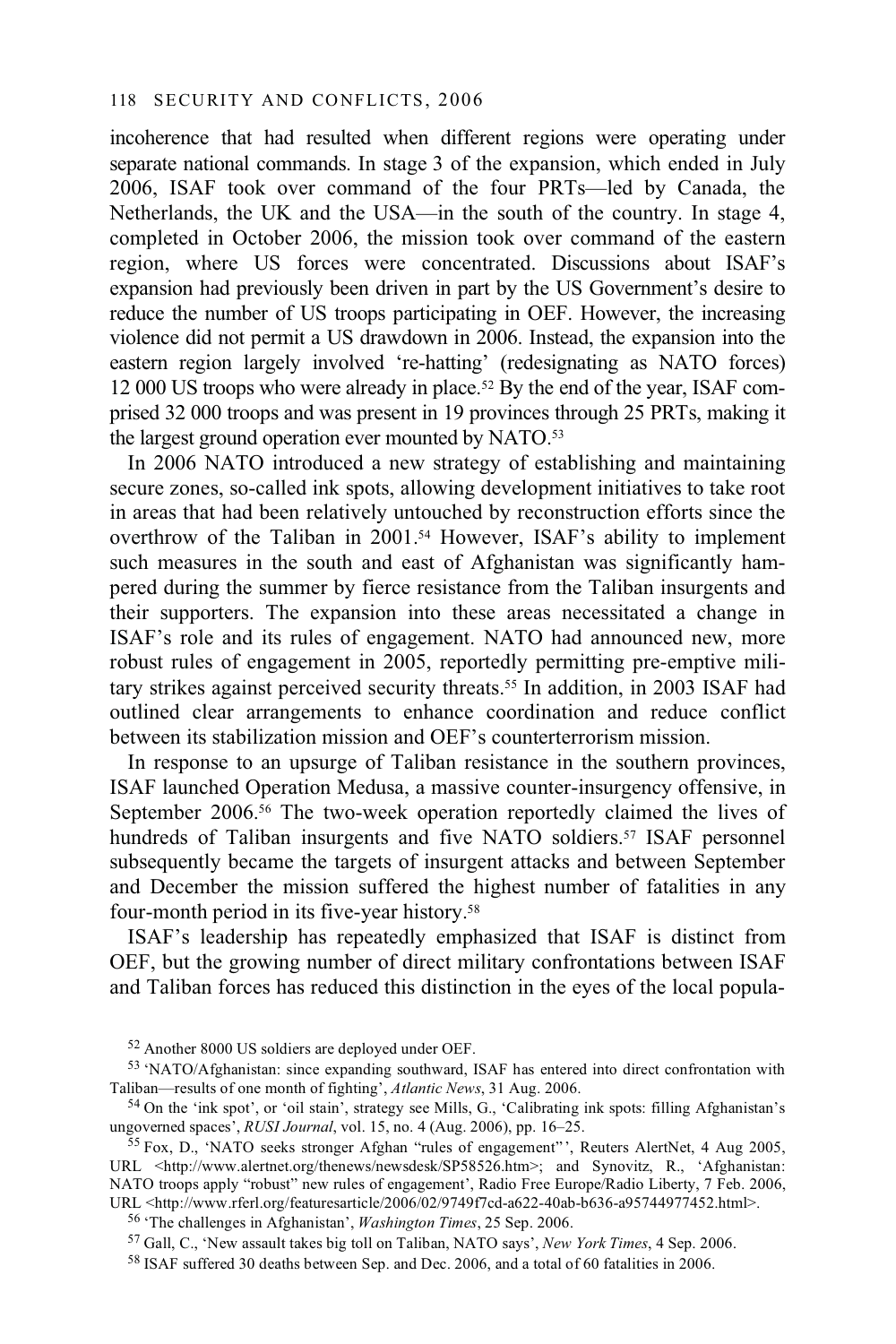tion and even in ISAF's internal structure. Also, ISAF will in 2007 be, for the first time, under the command of a US four-star general, which may raise further concerns about the relationship between ISAF and OEF. British troops who had been stationed in the southern province of Helmand in early 2006 as part of OEF were re-hatted on 31 July as ISAF forces but continued to conduct counterterrorist operations.59 Often such changes are not adequately communicated to the local population. The blurring of the line between a peace operation and a counterterrorist operation has concrete implications on the ground. The local population may not appreciate this nuanced technical difference and may perceive ISAF now to be only a combat operation. This could mean ultimately that ISAF forces in other parts of the country face more resistance.

In 2006 NATO, like the EU and the UN, had to overcome both logistical problems and difficulties in force generation. In September 2006 NATO intensified its efforts to obtain an extra 2500 troops for ISAF, including a 'hard-hitting' reserve battalion of 1000 soldiers that could be rapidly deployed wherever needed—first requested in early 2005—and another 1500 air support staff.60 After nearly a month of negotiations, Poland announced that it would contribute 900 soldiers, who would arrive in early 2007; Romania pledged another 200 soldiers, to arrive at the end of 2006; and Canada and the UK together pledged another 900. These contributions came with conditions—for example, Poland preferred that most of its troops go to eastern Afghanistan, not to the south where they are most needed.61

Only a handful of NATO members are prepared to send their troops to southern and eastern Afghanistan. The most significant contingents have come from Canada, Denmark, the Netherlands, Romania and the UK along with NATO partner Australia. Other NATO members, including France, Germany, Italy, Spain and Turkey, have opted to send their personnel to calmer duty stations in the north and west. Even there, stringent national caveats on force protection––operating procedures that ensure maximum safety for personnel–– have hampered the troops' ability to carry out their mandates. NATO's Riga summit of 28–29 November 2006 sought to address the issue of caveats and their impact on cohesion and interoperability of forces in Afghanistan. It yielded at least partial gains in lifting the national caveats, with several countries agreeing (in principle) to allow their troops to be deployed anywhere in the country as required.62

Questions were raised in 2006 about the relationship between the Afghan police and the ISAF mission. A report by the US departments of State and Defense criticized US efforts to train the Afghan police forces and the Afghan

<sup>59</sup> Leithead, A., 'Tough task ahead for Nato troops', BBC News, 31 July 2006, URL <http:// news.bbc.co.uk/2/5232766.stm>.

<sup>60</sup> Morajee, R. and Dombey, D., 'Nato call for troops "unheeded for 18 months" ', *Financial Times*,

<sup>12</sup> Sep. 2006.<br><sup>61</sup> Cooper, H., 'NATO Chief says more troops are needed in Afghanistan', *New York Times*, 22 Sep.<br>2006, section A, p. 10; and 'The challenges in Afghanistan' (note 56).

<sup>&</sup>lt;sup>62</sup> Smith, J., 'Riga Summit delivers modest results despite tensions over Afghanistan', *Transatlantic Security Notes & Comment*, vol. 2, no. 1 (Jan. 2007), URL <http://www.csis.org/media/csis/pubs/ tsnc  $0107.$ pdf>. See also chapter 1 in this volume.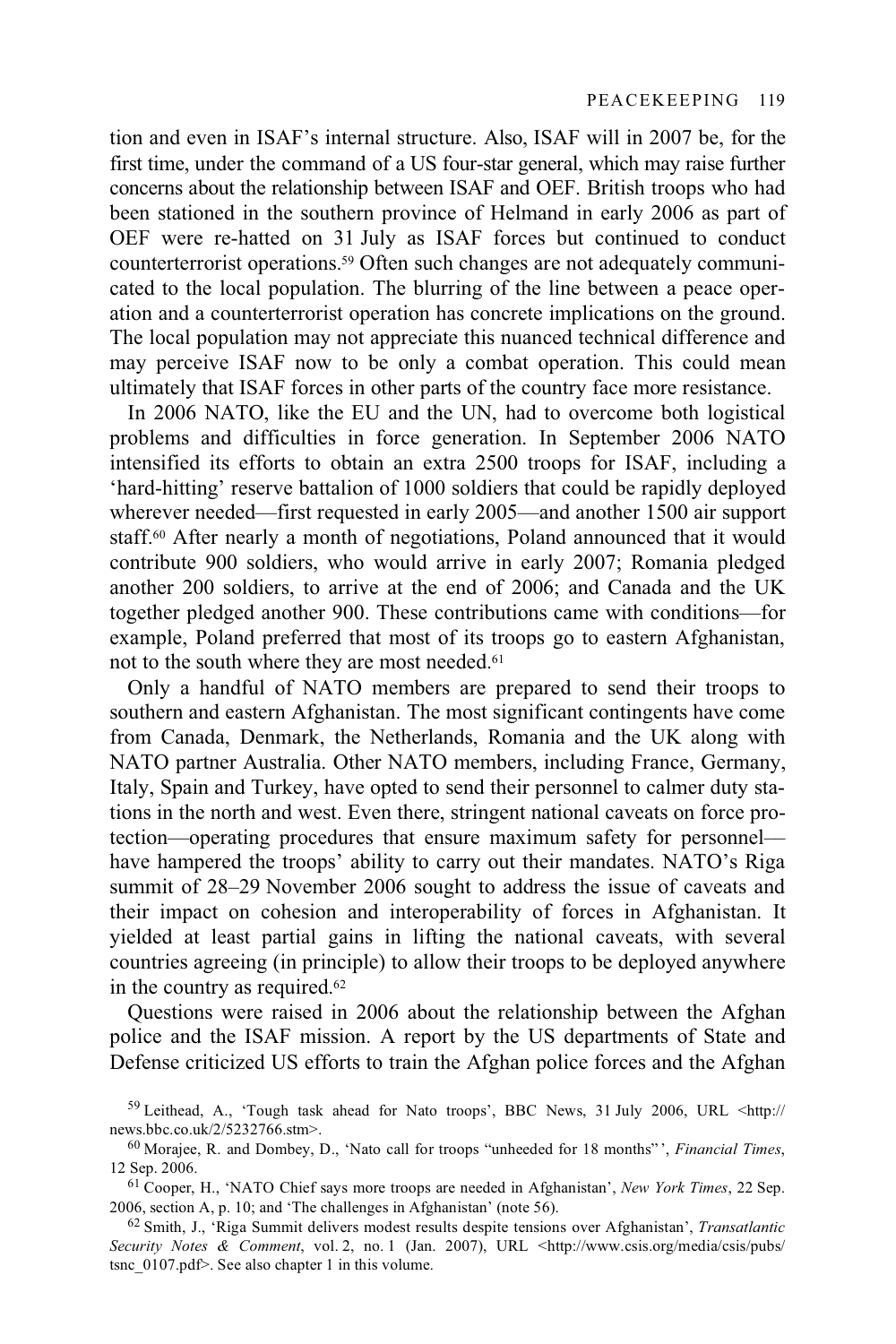Army.63 The report concluded that the USA had made some of the same mistakes in training police forces in Afghanistan that it made in Iraq, such as providing insufficient field training, tracking equipment poorly and relying on private contractors to conduct the training. The failure to create viable police forces to maintain law and order, the report alleged, had been pivotal in undermining international efforts to stabilize both countries. Efforts to respond to some of the problems that the report identified are already under way. A programme that aims to hire 11 200 auxiliary police officers, primarily in the southern and eastern regions, has been established. The need for such a programme was highlighted by the fact that several local governors in these regions began hiring their own close protection personnel after being exposed to frequent attacks by the Taliban. Observers have argued that the hastily created programme—which provides only two weeks' training, while regular police officers are trained for eight weeks—could exacerbate the security situation by placing poorly trained officers in the field and potentially allowing insurgents and criminals to infiltrate the force.

The reluctance of NATO member states to contribute their forces to ISAF and internal and public debates over such issues as command structures, policy harmonization, national caveats and the appropriateness of including counter-insurgency in ISAF's mandate in 2006 put NATO's solidarity and international image as an effective military alliance to the severest test. The outcome of ISAF, NATO's first mission outside the Euro-Atlantic zone, is perceived as vital not just to Afghanistan but also to the alliance itself. In the words of one Western diplomat, 'if NATO fails in Afghanistan, NATO fails'.64

## **Timor-Leste: back to the drawing board**

Events in Timor-Leste in 2006, which led to the return of a relatively substantial international engagement in the country and the deployment of an Australian-led military force, were perhaps the international community's biggest surprise—and a bitter pill to swallow. Just a year earlier, Timor-Leste was being heralded as one of the UN's biggest successes in peace and state building.

The UN presence in Timor-Leste dates back to 1999, when the Transitional Administration in East Timor (UNTAET) was established to provide security and assist the transition to independence after a referendum in favour of East Timor's secession from Indonesia.65 UNTAET assumed executive functions

<sup>63</sup> US Department of State and US Department of Defense, Offices of Inspector General, *Interagency Assessment of Afghanistan Police Training and Readiness* (Departments of State and Defense: Washington, DC, Nov. 2006), URL <http://oig.state.gov/>. See also Glanz, J. and Rohde, D., 'Panel faults US-trained Afghan police', New York Times, 4 Dec. 2006.

<sup>&</sup>lt;sup>64</sup> 'A senior Western diplomat' quoted in International Crisis Group (ICG), *Countering Afghanistan's Insurgency: No Quick Fixes*, Asia Report no. 123 (ICG: Brussels, 2 Nov. 2006), URL <http://www. crisisgroup.org/library/documents/asia/south\_asia/123\_countering\_afghanistans\_insurgency.pdf>.

<sup>65</sup> Dwan, R., 'Armed conflict prevention, management and resolution', *SIPRI Yearbook 2000: Armaments, Disarmament and International Security* (Oxford University Press: Oxford, 2000), pp. 117–18.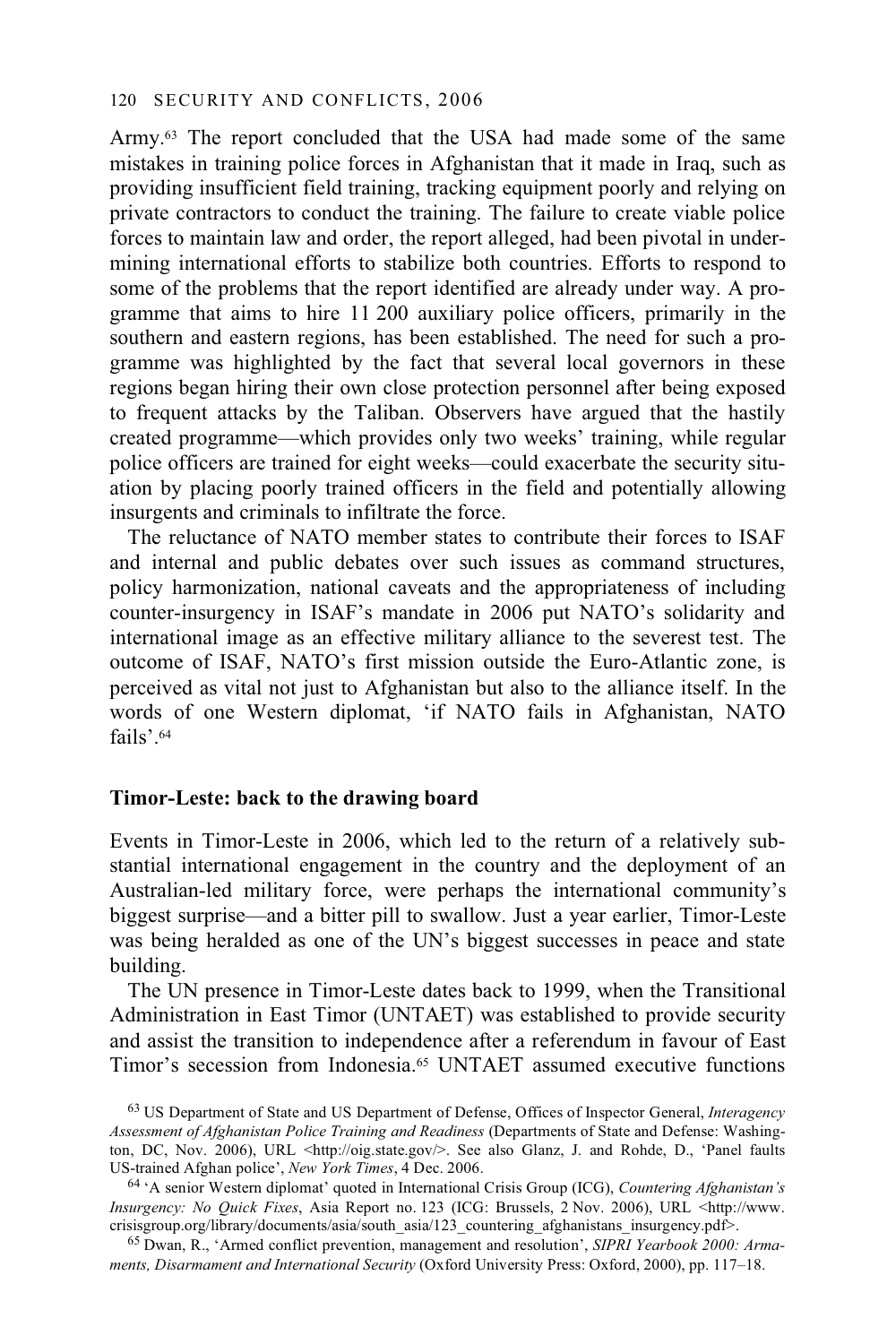until the country's formal independence in May 2002. It was succeeded by two smaller peacebuilding missions that supported the country's efforts to build new state institutions.<sup>66</sup>

The UN was scheduled to withdraw from Timor-Leste entirely in May 2006, but its mandate was extended after a new outbreak of violence in the capital, Dili. In February around 400 members of the East Timorese armed forces (Falintil–Forças Armadas de Defesa de Timor-Leste, F-FDTL) demonstrated publicly to demand action from President Xanana Gusmão regarding alleged discrimination within the military against soldiers from the west of the country.67 A government offer to set up a commission of inquiry was met with scepticism and about 200 more soldiers subsequently joined the strike. In March the commander of the F-FDTL, Brigadier General Taur Matan Ruak, dismissed all 594 striking soldiers, who constituted almost 40 per cent of the F-FDTL force.<sup>68</sup> The dismissed soldiers and their supporters continued to hold demonstrations in Dili and on 28 April the situation escalated into a breakdown of law and order, with widespread looting and arson attacks carried out by and between gangs of people from the eastern and western regions of Timor-Leste.69 The national police force, the Polícia Nacional de Timor-Leste (PNTL), was unable to bring the situation under control. Prime Minister Marí Bim Amude Alkatiri, without consultating Gusmão, mobilized the army to restore order. The decision to use F-FDTL troops, who had no experience in riot control, to contain a volatile situation at the centre of which was a large group of former soldiers and their supporters, was widely criticized and its legality challenged.70

The violence stirred up latent social divisions. Although it claimed only 15 lives, it displaced 50 000 people and caused considerable damage to property.71 It also led to conflict between various factions of the police and military services. As the situation threatened to escalate into civil war, the government declared a state of emergency on 24 May and requested international assistance in stabilizing the security situation.72 The unrest also exacerbated tensions between Gusmão and Alkatiri. Gusmão subsequently requested Alkatiri's resignation, citing his mishandling of the security crisis as well as alle-

 $70$  At this point, a state of emergency had not yet been declared and the prime minister has no constitutional authority to mobilize the army. International Crisis Group (note 68).<br><sup>71</sup> Tjahjadi, V., 'Hundreds of additional international troops land in East Timor 28 May', Agence

<sup>&</sup>lt;sup>66</sup> These were the UN Mission of Support in Timor-Leste (May 2002–May 2005) and the UN Office in Timor-Leste (May 2005–Aug. 2006).

 $<sup>67</sup>$  United Nations, End of mandate report of the Secretary-General on the United Nations Office in</sup> Timor-Leste (for the period from 14 January to 12 April 2006), UN document S/2006/251, 20 Apr. 2006. 68 International Crisis Group (ICG), *Resolving Timor-Leste's Crisis*, Asia Report no. 120 (ICG:

Brussels, 10 Oct. 2006), URL<http://www.crisisgroup.org/library/documents/asia/timor/120\_resolving timor\_lestes\_crisis.pdf>.<br><sup>69</sup> 'Violence erupts at E Timor rally', BBC News, 28 Apr. 2006, URL <http://news.bbc.co.uk/2/

<sup>4953574.</sup>stm>; and 'Emergency rule for E Timor leader', BBC News, 30 May 2006, URL <http:// news.bbc.co.uk/2/5029794.stm>.

France-Presse, 28 May 2006, Translated by National Technical Information Service (NTIS), US Department of Commerce.<br><sup>72</sup> 'Emergency rule for E Timor leader' (note 69).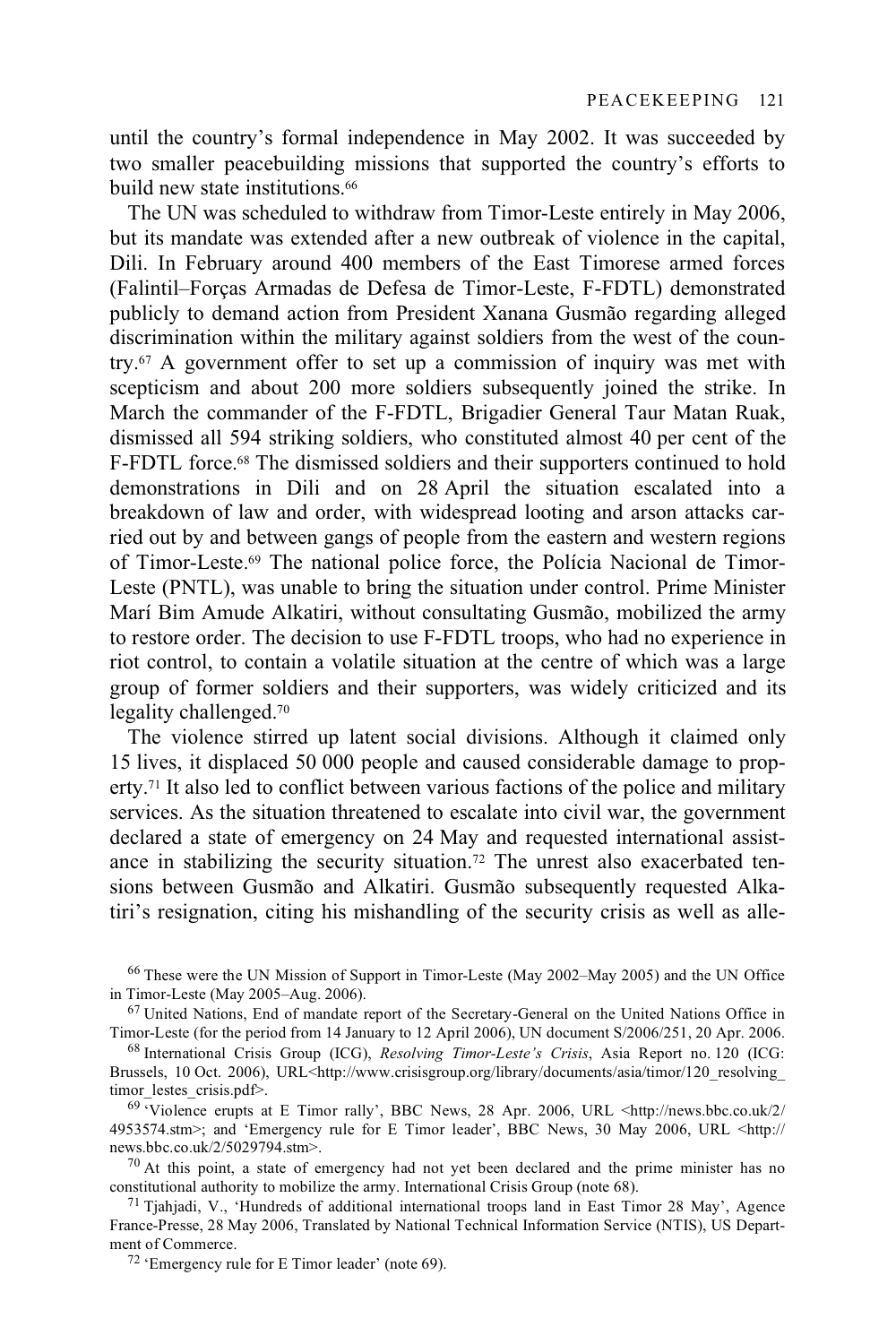gations that he had authorized the distribution of arms to fuel the violence.73 On 26 May, on the basis of a bilateral agreement, Australia deployed the 1300-strong International Security Forces (also known as Operation Astute and Joint Task Force) to disarm the armed groups and restore order in Timor-Leste.<sup>74</sup> The Timorese Government also asked the UN to remain in the country with a strengthened follow-on mission. Based on the recommendations of a multidisciplinary team dispatched by UN Secretary-General Kofi Annan in June to assess the situation,<sup>75</sup> the UN Security Council determined that an integrated multidimensional mission with a strong civilian policing component was needed. A controversial proposal by Timor-Leste that the International Security Forces should come under the command of the UN mission was eventually abandoned after vigorous opposition from Australia, the UK and the USA.76

UN Security Council Resolution 1704, adopted in August, authorized the establishment of the UN Integrated Mission in Timor-Leste (UNMIT), mandated to support the Timorese Government in 'consolidating stability, enhancing a culture of democratic governance, and facilitating political dialogue among Timorese stakeholders, in their efforts to bring about a process of national reconciliation and to foster social cohesion'. The mission is to consist of 'an appropriate civilian component, including up to 1608 police personnel, and an initial component of up to 34 military liaison and staff'.77 Notably, it was decided in December 2006 that the police component of the mission would become the interim law enforcement agency. This will be the first time that the UN has assumed executive policing functions in a sovereign state.78

The events in Timor-Leste in 2006 demand a rigorous reassessment of the UN's earlier engagement there. Both the origin of the crisis and its escalation have been attributed to the international community's lack of sustained political and financial commitment to peacebuilding in the country and its desire for early withdrawal.79 Rushed UN-led processes to establish the F-FDTL and the PNTL security forces created a defence force consisting of poorly integrated former resistance fighters, operating under a questionably delineated

73 Agence France-Presse, 'East Timor rebels promise to turn in more weapons to Australian Forces: FM', 17 June 2006, Translated by National Technical Information Service (NTIS), US Department of

Commerce.<br><sup>74</sup> Agence France-Presse, 'Australia, East Timor agree on terms for military deployment', 25 May<br>2006, Translated by National Technical Information Service (NTIS), US Department of Commerce.

<sup>75</sup> United Nations. Report of the Secretary-General on Timor-Leste pursuant to Security Council resolution 1690 (2006), UN document S/2006/628, 8 Aug. 2006, URL <http://www.un.org/Docs/sc/

<sup>76</sup> UN Security Council Report, 'Timor-Leste', Security Council Report Monthly Forecast, Aug. 2006, pp. 10–13; and Security Council Report, 'Timor-Leste', Update Report no. 3, 17 Aug. 2006, URL

 $^{77}$  UN Security Council Resolution 1704, 25 Aug. 2006.

78 UN News Service, 'UN fully takes over policing role in Timor Leste after agreement with government', UN Daily News, no. DH/4786, 1 Dec. 2006, URL <http://www.un.org/news/dh/pdf/ english/2006/01122006.pdf>. On the concept of executive policing see Dwan, R. (ed.), *Executive Policing: Enforcing the Law in Peace Operations*, SIPRI Research Report no. 16 (Oxford University Press: Oxford, 2002).

 $79$  See e.g. United Nations (note 75).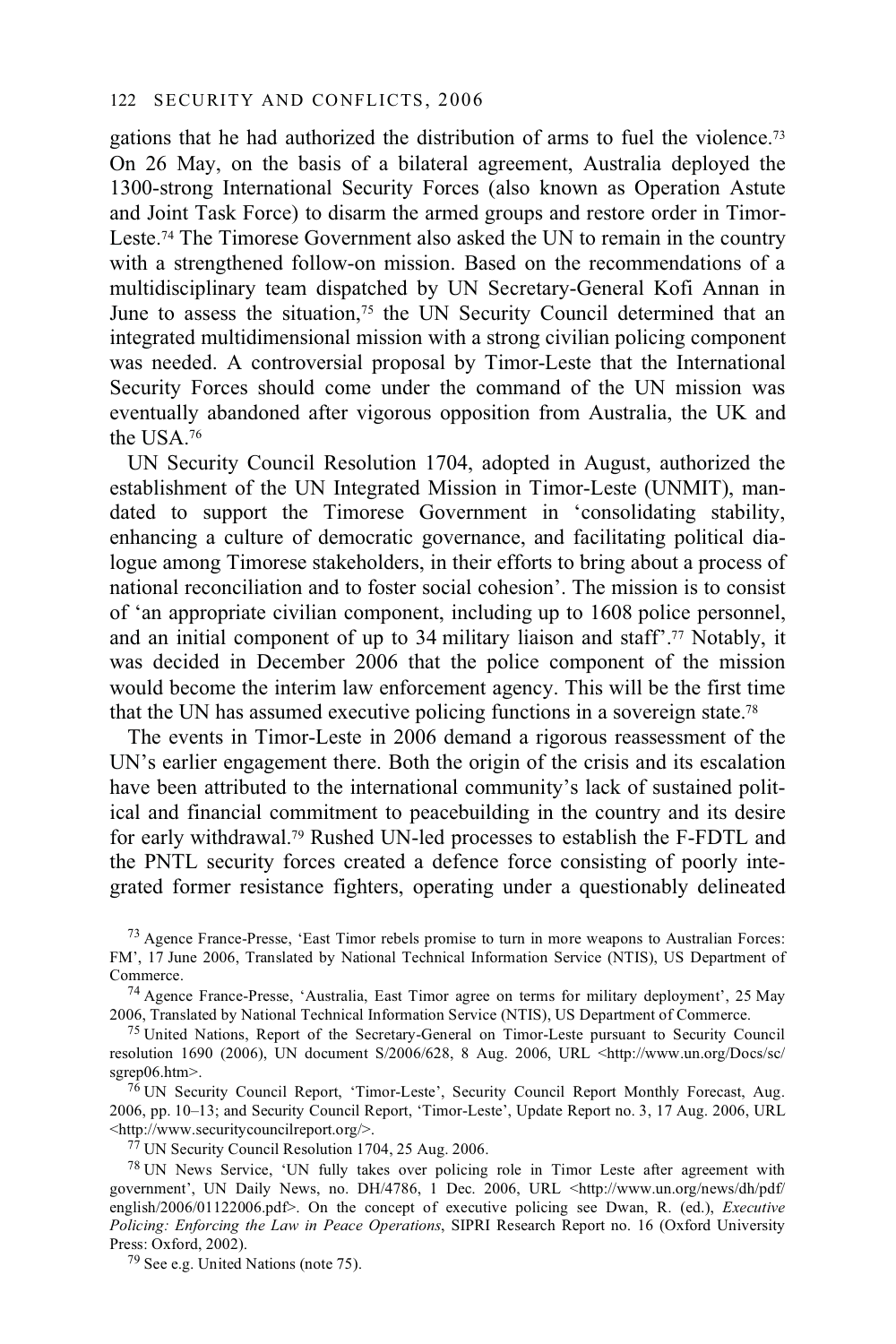mandate, and a factious police force—many of whose officers had served in the Indonesian National Police before independence—which lacked the human and institutional capacity to control the unrest effectively.<sup>80</sup>

Although real progress was made in the operational aspects of East Timorese policing capacity after 2002, the institutional framework of the PNTL remains weak. At the heart of the problem is the failure to establish respect for the rule of law firmly within the PNTL's organizational culture. As this case illustrates, such normative change requires sustained and constant reinforcement and cannot easily be achieved through technical instruction. The report of the UN assessment mission also made clear that, because the UN had failed to find an inclusive approach and foster local ownership when building the rule of law, the relative stability and order that prevailed until April 2006 was inevitably fragile.

In the past, those conducting international operations have generally proved unwilling to engage in serious self-examination, and even incapable of doing so, owing both to time pressure in the mission and to political pressure from donors. In the case of rule of law missions, when self-assessments are made they often focus on quantitative factors, such as the numbers of officers trained and deployed or of command positions and police stations transferred into local hands. Both premature and overdue handovers can undermine longterm local ownership.81 It is clear from the problems in Timor-Leste that the mission's progress and the local authorities' ability to uphold the rule of law unaided were misjudged. Developing a system for setting objectives and benchmarks and for measuring progress is complex and time consuming, but it could yield significant benefits in areas such as the timing of handovers of responsibility and ensuring that in future, lessons are learned and applied.

### **The United Nations–African Union hybrid mission in Darfur**

At the end of 2005 discussions between the UN and the AU were under way about the possibility and viability of the UN taking over peacekeeping responsibilities in Darfur from the AU. The AU had been struggling to keep the AU Mission in Sudan (AMIS) operational with only half of the logistical capacity and funds necessary. The proposed handover would have involved subsuming AMIS into the existing UN Mission in Sudan (UNMIS), which was at that time tasked with assisting in the implementation of the Comprehensive Peace Agreement between the Sudanese Government and Sudan's People's Liberation Movement/Army (SPLM/A).

It was generally hoped that enlargement of UNMIS—with reliable funding and a robust renewed mandate backed up by well-trained and well-equipped forces and by civilian personnel from UN agencies—would improve the chances of tackling the complex challenges in Darfur. For several months the

<sup>80</sup> Lindberg, S. 'Case study: Timor-Leste', eds A. S. Hansen and S. Wiharta, SIPRI, *Local Ownership* 

<sup>&</sup>lt;sup>81</sup> Hansen, A. S. and Wiharta, S., *The Transition to a Just Order: Establishing Local Ownership after Conflict*, Policy report (Folke Bernadotte Academy Publications: Stockholm, Apr. 2007).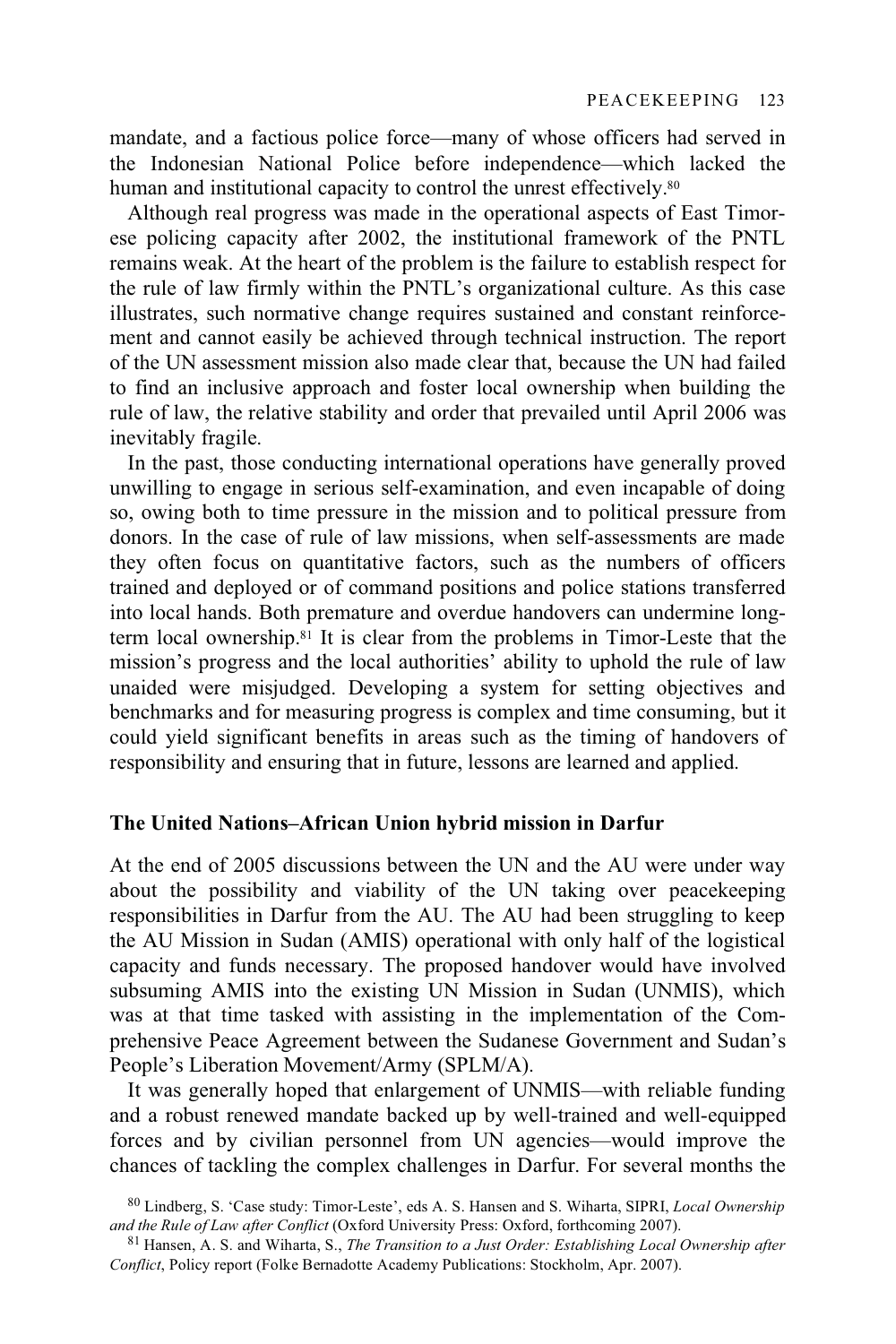UN sought, on an informal basis, to obtain the agreement of troop-contributing countries to provide military personnel for a new mission. However, the countries approached expressed deep concern that not even a robust UN operation would fare any better than AMIS, given the lack of a strong commitment from the conflict parties to a peace process.<sup>82</sup> To complicate matters, Sudan was not in favour of the UN taking over responsibilities in Darfur and instead softened its earlier hostile stance towards AMIS.<sup>83</sup>

The Darfur Peace Agreement (DPA) was reached in May 2006 between the Sudanese Government and the main opposition group in Darfur, the faction of the Sudanese Liberation Movement/Army (SLM/A) led by Minni Minawi, following two years of intense and difficult negotiations brokered by the AU.84 The DPA was intended to end a conflict that had claimed 200 000 lives or more and displaced 2 million people since 2003.85 However, two parties to the negotiations—the SLM/A faction led by Abdel Wahid Mohamed Nur and the Justice and Equality Movement (JEM)—refused to subscribe to the accord.

The DPA sets out principles for sharing power and wealth in the region along with ceasefire and security arrangements. It also provides the framework for 'Darfur–Darfur Dialogue and Consultation': 'a conference in which representatives of all Darfurian stakeholders can meet to discuss the challenges of restoring peace to their land, overcoming the divisions between communities, and resolving the existing problems to build a common future'.86 The DPA calls for the disarmament and demobilization of the pro-government Janjaweed militia by mid-October 2006 and the scaling down of the paramilitary Popular Defense Forces. The AU is charged with verifying the disarmament process. The DPA also calls for the reintegration of approximately 5000 former combatants into the Sudanese Armed Forces and the police forces, while another 3000 are to be supported through education and training programmes. Critically, the DPA details measures to increase security for internally displaced persons and humanitarian supply routes, specifically the establishment of buffer zones around the camps and the humanitarian assistance corridor. The parties also agreed to create a commission to work with the UN to help refugees and internally displaced persons to return to their homes.87 However, the DPA conspicuously lacks any reference to the UN taking over peacekeeping responsibilities.

82 Turner, M. and England, A., 'UN looks out of Africa for help in ending Sudan's cycle of violence',

*Financial Times*, 18 Jan. 2006.<br><sup>83</sup> Fisher, J., 'Darfur's doomed peacekeeping mission', BBC News, 9 Mar. 2006, URL <http://<br>news.bbc.co.uk/2/4790822.stm>

<sup>84</sup> The Darfur Peace Agreement was signed at Abuja, Nigeria, on 5 May 2006. For the text of the agreement see URL <http://www.cfr.org/publication/11020/>. On the agreement see International Crisis Group (ICG), *Darfur's Fragile Peace Agreemen*t, Africa Briefing no. 39 (ICG: Brusssels, 20 June 2006), URL <http://www.crisisgroup.org/library/documents/africa/horn\_of\_africa/b039\_darfur\_s\_fragile peace\_agreement.pdf>.

85 'Main parties sign Darfur accord', BBC News, 5 May 2006, URL <http://news.bbc.co.uk/2/ 4978668.stm>.<br><sup>86</sup> Darfur Peace Agreement (note 84), article 31.

87 United Nations, Report of the Secretary-General on Darfur, UN document S/2006/591, 28 July 2006.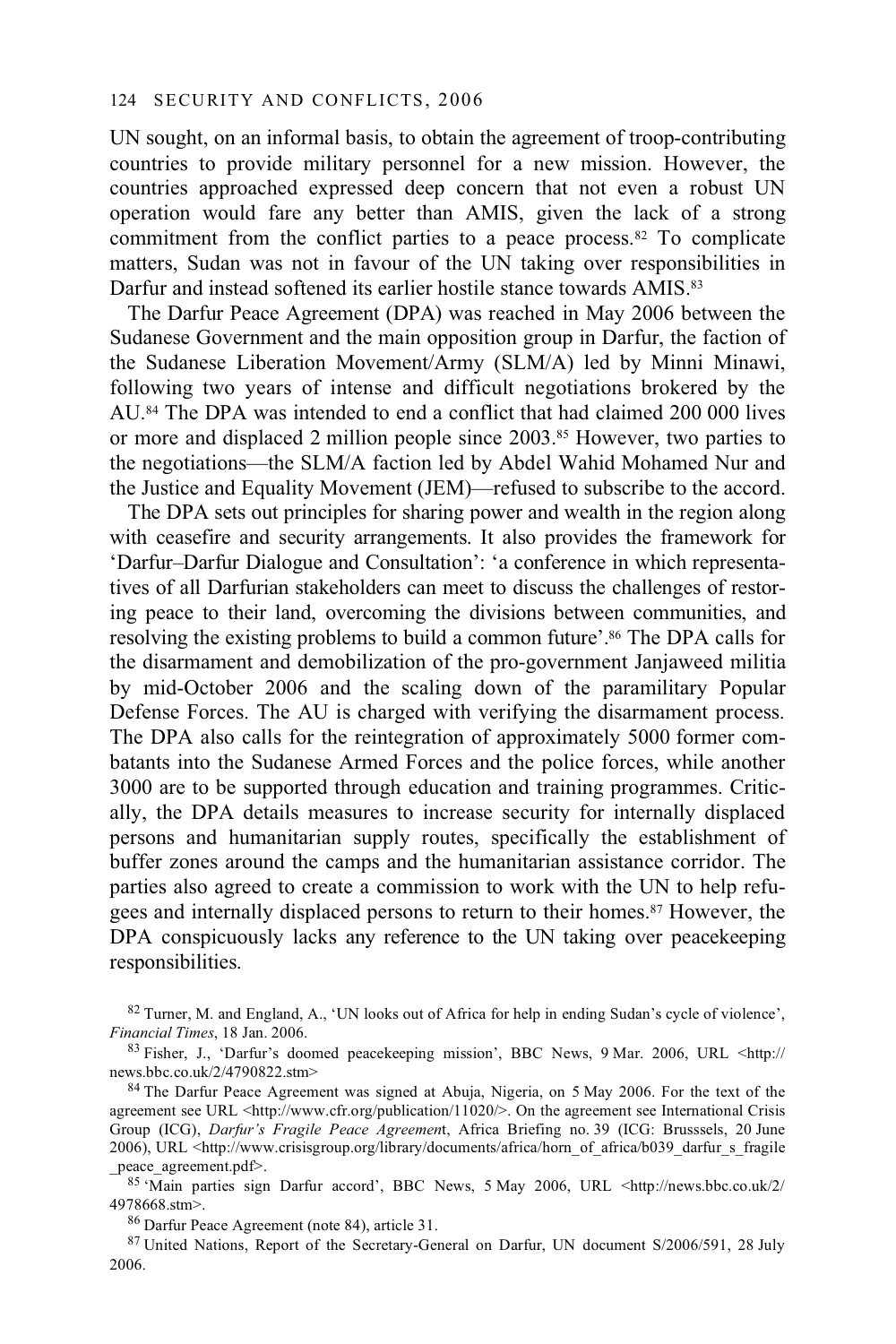The political provisions of the DPA include the establishment of a new body, the Transitional Darfur Regional Authority (TDRA), to administer the three states of the Darfur region. The TDRA is given responsibility for implementation of the DPA. The rebel factions are guaranteed a majority position in the TDRA but are not granted the national vice-presidency they had sought. Under the terms of the DPA, a popular referendum will be held in 2010 to decide whether to establish Darfur as a unitary region with a single government.

In the face of persistent, profound objections from the Sudanese Government to a UN-commanded operation in Darfur, in August 2006 the UN Security Council adopted Resolution 1706, which expanded the operational and geographical mandate of UNMIS to include Darfur.88 Implementation of Resolution 1706 would have brought the total strength of UNMIS to 30 000 military and civilian personnel—in part because AMIS would be subsumed into the UN mission—making it the largest operation conducted in the UN's history.89 The adoption of the resolution was welcomed by many as a significant step that moved the fragile peace process forward and finally paved the way for putting in place a UN operation and effectively addressing the dire humanitarian situation in the region.

However, the Government of Sudan strongly opposed Resolution 1706, threatening to expel AU personnel from its territory upon the expiration of AMIS's mandate on 30 September 2006 if the UN were to take over the mission.90 The AU was forced to extend the mandate of AMIS for a further three months, while negotiations about the UN takeover continued. The AU and the UN proposed an emergency \$21 million 'light support' package of resources to enable AMIS to fulfil its expanded mandate. This included the provision of 105 UN military staff, 33 police advisers and 25 civilian staff, along with logistical and material support.<sup>91</sup> Although the Sudanese Government agreed in principle to the support package, it granted access to only nine military staff and nine police advisers.

In November, the AU and the UN intensified their negotiations with the Sudanese Government, pushing for full implementation of the light support package and for a longer-term 'heavy support' package that would include substantial air assets and significant military capacity, police advisers and other civilian staff.92 More importantly, a proposed alternative to a fully fledged UN mission—a UN–AU 'hybrid mission'—was agreed to in principle by the Sudanese Government. The hybrid mission will retain a predominantly

<sup>88</sup> UN Security Council Resolution 1706, 31 Aug. 2006.

<sup>&</sup>lt;sup>89</sup> The resolution authorized increasing the size of the mission by 17 000 military personnel, 3300 civilian police (including 16 formed police units) and an appropriate civilian component in order to support implementation of the DPA. For further details about the elements of the proposed expansion of UNMIS see United Nations (note 87); and UN Security Council Resolution 1706.

<sup>&</sup>lt;sup>90</sup> Green, M., 'Sudan threatens to expel peacekeepers from Darfur', *Financial Times*, 6 Sep. 2006.

<sup>&</sup>lt;sup>91</sup> United Nations, Letter dated 28 Sep. 2006 from the Secretary-General addressed to the President of the Security Council, UN document  $S/2006/779$ , 29 Sep. 2006.

 $92$  United Nations, Monthly report of the Secretary-General on Darfur, UN document S/2006/1041, 28 Dec. 2006.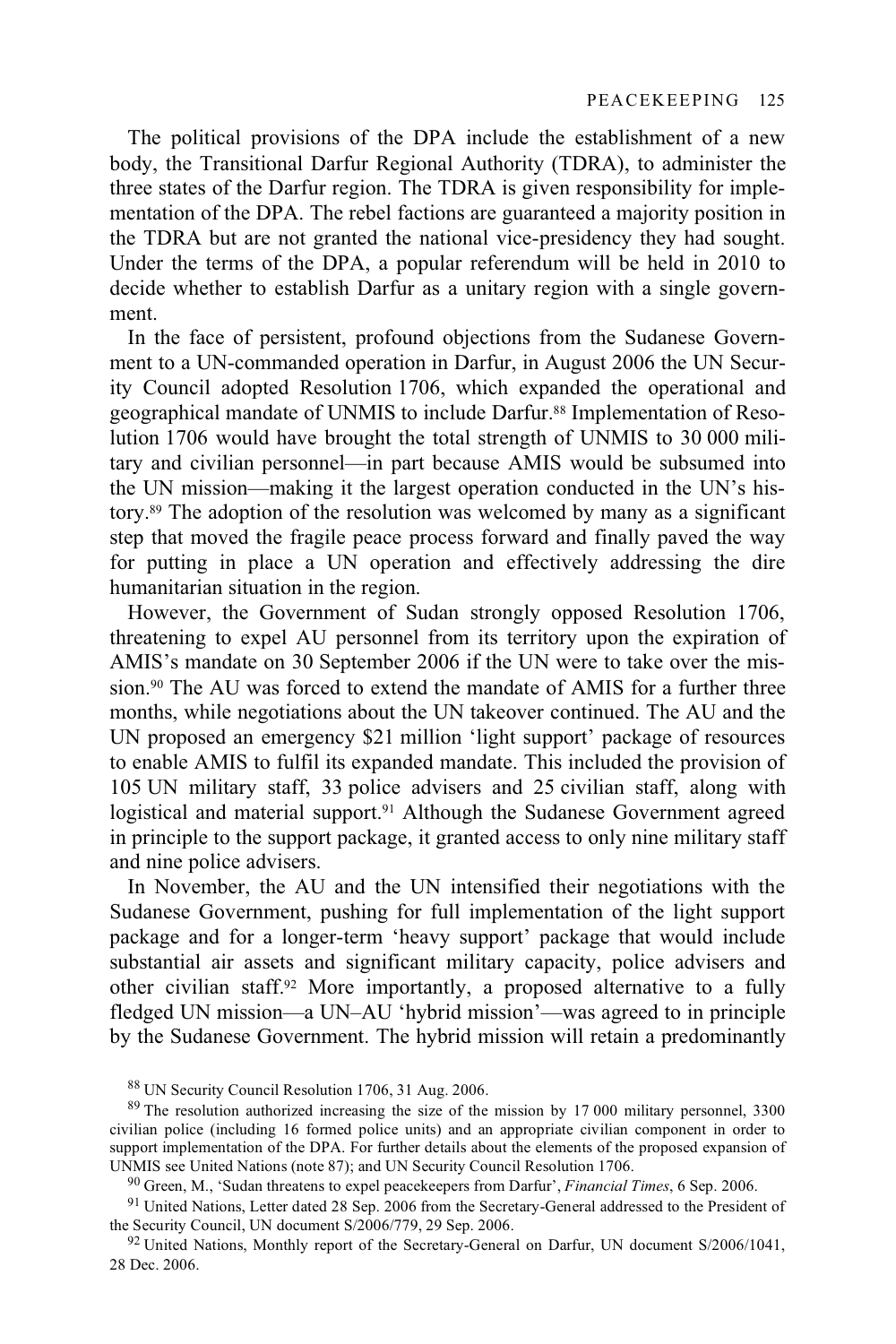African character but will benefit from UN command-and-control structures and could be funded from the UN's peacekeeping assessment budget. It will be the first mission in which two organizations have joint command over a single operation. The Special Representative, the head of the mission, will be jointly appointed by the AU and the UN, while the Force Commander and the Deputy Force Commander will be appointed by the AU in consultation with the UN Secretary-General. The structure and mandated tasks of the hybrid mission will resemble those of the proposed UN mission. A joint technical assessment team and a further 25 police officers were sent to Darfur at the end of December 2006, but little further headway has been made to operationalize the new mission.

Although it was born out of political compromise, from an operational perspective the UN–AU hybrid mission is an important development in peacekeeping. The interaction between UN peace missions and those conducted by regional organizations or ad hoc coalitions has developed significantly in recent years. First, the previous norm of successive missions (either non-UN followed by UN or vice versa) is being replaced by a trend for simultaneous implementation of two or more missions in a given country.93 Although they may be co-located and cooperate closely, the simultaneous missions are deployed and commanded separately and perform different functions according to the comparative advantages of the respective organizations conducting them. For example, the Operation in Côte d'Ivoire (UNOCI) is supported by the French military deployment Operation Licorne; in the Democratic Republic of the Congo, the EU's policing and civilian security sector reform missions (EUPOL Kinshasa and EUSEC DR Congo, respectively) supplement the extensive mandate of the UN Organization Mission in the Democratic Republic of the Congo (MONUC). The EU's military operation (EUFOR RD Congo) supported MONUC to enhance security during the election period. In Darfur, the EU, NATO and the UN collaborated to provide substantial support to the AU mission. The EU contributed military advisers who assisted the AU in establishing the command-and-control structure of AMIS and, more importantly, has provided most of the mission's budget. NATO provided crucial strategic airlift resources, and the UN has provided assistance with mission planning since AMIS's inception.94

The difficulties that the international community has experienced in establishing an effective peacekeeping mission in Darfur are a vivid reminder that the consent of the host government is crucial for the success of peace operations carried out by the UN or by other organizations or even coalitions of the willing (something the US-led Multinational Force in Iraq also felt keenly in

 $93$  E.g. the AU's African Mission in Burundi was succeeded by the much larger UN Operation in Burundi, which also had more responsibilities.

<sup>&</sup>lt;sup>94</sup> European Union, 'Factsheet: EU support to the African Union Mission in Darfur–AMIS', document no. AMIS II/05, Oct. 2006, URL <http://www.consilium.europa.eu/uedocs/cmsUpload/0610 17factsheet5AMISII.doc.pdf>; and North Atlantic Treaty Organization, 'NATO's assistance to the African Union for Darfur', 24 Nov. 2006, URL <http://www.nato.int/issues/darfur/practice.html>.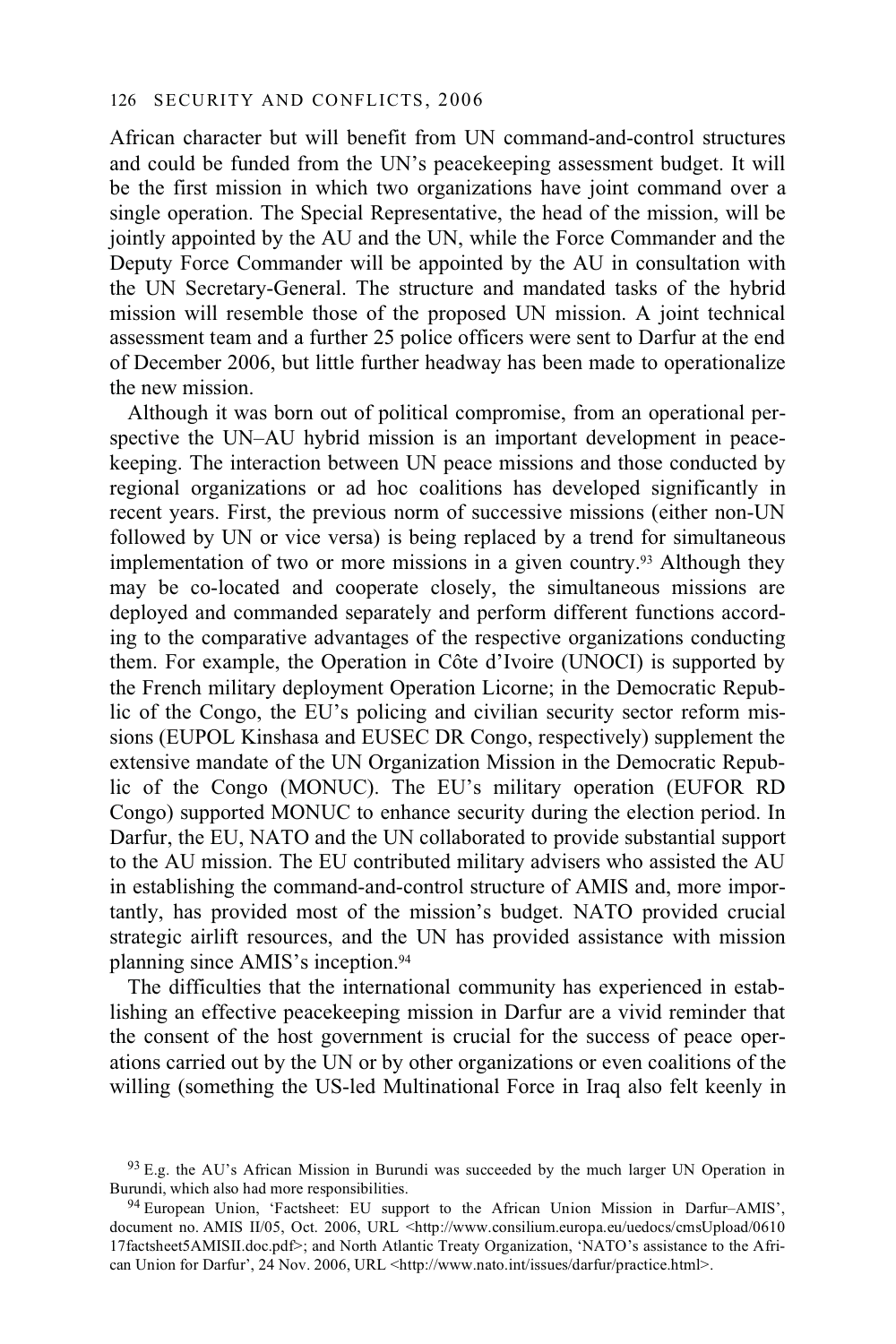2006).95 Whether the hybrid mission will be fully deployed in 2007 in the shape in which it was originally conceived remains to be seen.

# IV. Conclusions

Europe's difficulties in raising sufficient troops for both ISAF and UNIFIL raise serious questions about the EU's ability and commitment to serve as a global security actor. They also underline the fact that issues of force generation are not merely technical but deeply political. Domestic concerns in the European capitals about putting troops in harm's way certainly accounted in large part for the reluctance to commit substantial troops to either operation, not least because ISAF was already becoming in part a combat operation and UNIFIL seemed likely to develop along the same lines. Aside from that, both operations suffered from continuing political tensions between Washington and Brussels over the USA's policy on its 'global war on terrorism' and associated policies towards the Middle East.

Even so, as the missions reviewed in this chapter illustrate, peacekeeping overall has managed to adapt operationally to changes in the nature of conflict. There is a broad spectrum of operations deployed, ranging from small training missions to large-scale multidimensional operations. The UN was able to deploy quickly the crucial first wave of reinforcement for UNIFIL; NATO was ultimately able to reach its desired mission strength in ISAF; and Australia also rapidly responded to the unrest in Timor-Leste. At the same time, the crises that provided the contexts for these efforts underscored the fact that, while the international security environment is rapidly changing and peacekeeping needs to adapt in new ways, respecting established principles such as consent from the host government and the local population, impartiality, and political will from the conflict parties and the wider community—remains essential. Concomitantly, the peacebuilding efforts in Timor-Leste and Afghanistan highlight the difficulties of coordinating interrelated complex functions which are often assumed by a multitude of actors on the ground. Further, failures in Timor-Leste and Afghanistan attest to the fact that there is no alternative to implementing the principle of local ownership.

However, any discussion about the prospects for peacekeeping must ultimately examine the fundamental question of what peacekeeping should be trying to achieve and for whom. The international community has proved capable of ensuring that the 'hardware' of peace operations is put in place, and of establishing missions that effectively carry out the main elements of their mandates. However, developments such as Timor-Leste's relapse into violence and Israel's military incursion into Lebanon in 2006 cast doubt on whether this is enough to justify calling the missions effective or successful: both crises occurred in places where an existing mission was deployed. This

<sup>95 &#</sup>x27;Stalemate over UN's Darfur force', BBC News, 6 June 2006, URL <http://news.bbc.co.uk/2/ 5050910.stm>.